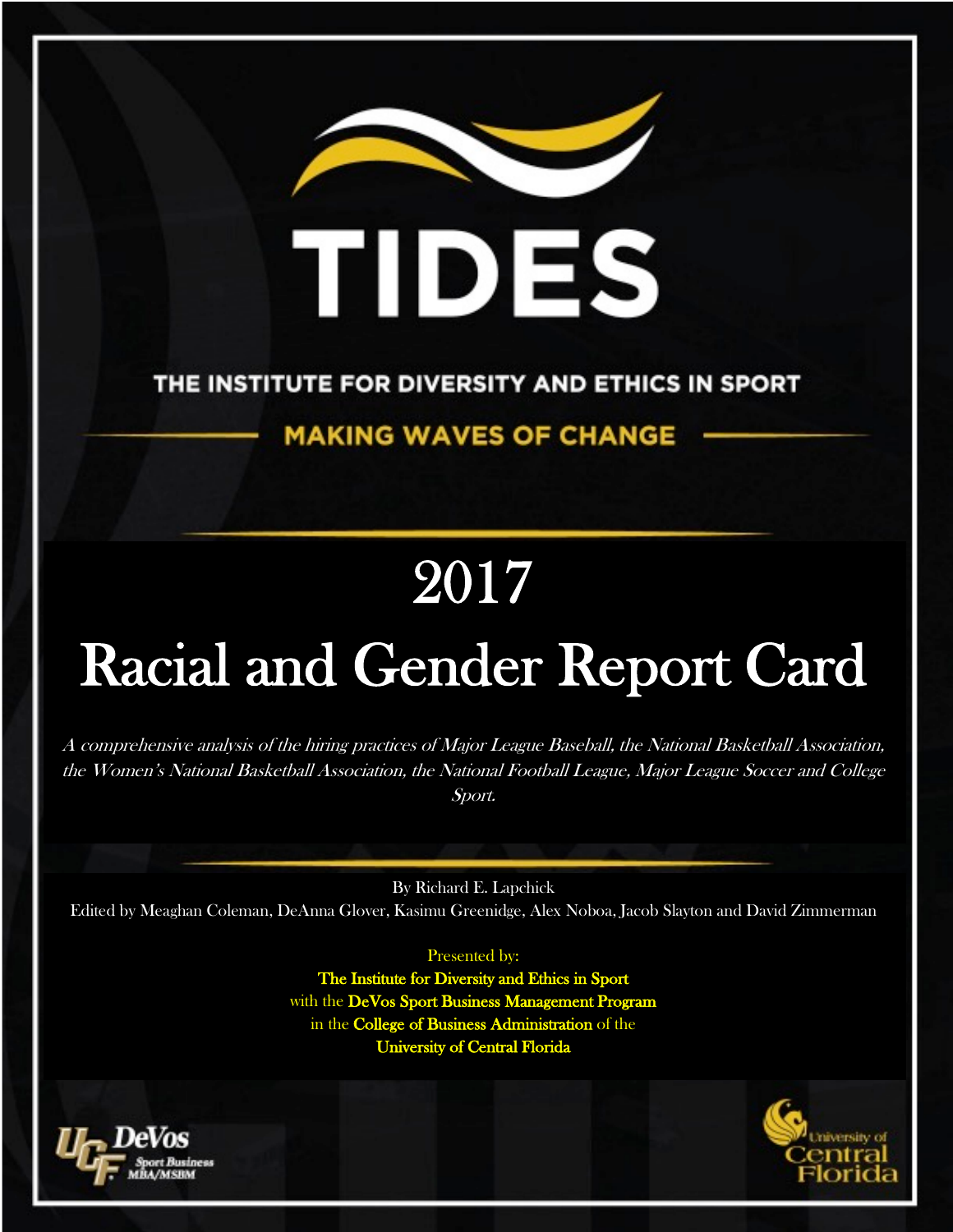## **Table of Contents**

| The 2017 Racial and Gender Report Card: Women's National Basketball Association  15 |  |
|-------------------------------------------------------------------------------------|--|
| Table 1: The 2017 WNBA Racial and Gender Report Card Statistics  17                 |  |
|                                                                                     |  |
|                                                                                     |  |
|                                                                                     |  |
|                                                                                     |  |
|                                                                                     |  |
| Table 1: The 2017 College Sport Racial and Gender Report Card Statistics  24        |  |
| Table 2: The 2017 College Sport Racial and Gender Report Card Grades  24            |  |
|                                                                                     |  |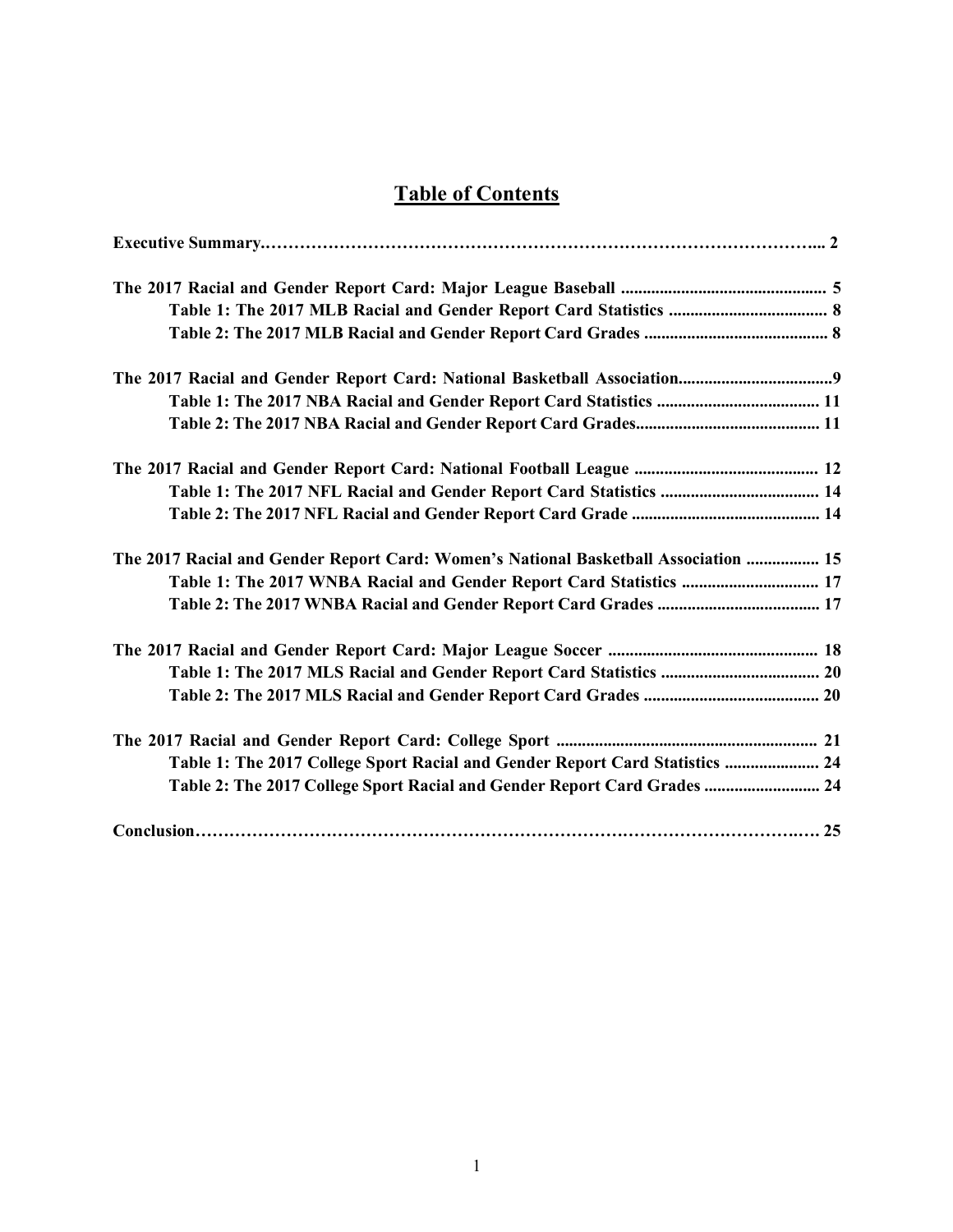#### **EXECUTIVE SUMMARY**

The 2017 Racial and Gender Report Card marked the first report in eight years in which at least four of the professional leagues did not receive an A- or above for race. In 2017 grades for gender hiring practices remained far behind those for racial hiring. The WNBA had the best overall grade with an A+ while College Sport and MLB shared the lowest overall grades, each with a C+.

The NBA and WNBA remained industry leaders in diverse and inclusive hiring practices for professional sports leagues. Both leagues received an overall grade of A- or better. The WNBA received an A+ for gender and race in the categories of league office, head coaches, and assistant coaches. An A+ was also given for gender for general managers, while players received an A+ in race. The NBA, however, decreased their overall grade of an A last year to an A- in 2017. While their overall grade decreased, the NBA continues to be the only men's professional team with an overall grade better than a B+.

On the other hand, racial and gender hiring at the collegiate level remains one of the worst of all the reports. College Sport received a C+ for racial hiring practices by earning 78.3 points, down from 78.5 points in the 2016 CSRGRC. College Sport received a C+ for gender hiring practices by earning 75.1 points, up 1.6 points from 73.5 points in the 2016 CSRGRC. The combined grade for their 2017 CSRGRC was a C+ with 76.7 points, an increase of 0.7 points from 2016.

The Institute for Diversity and Ethics in Sport firmly believes in the importance of diversity and inclusion on and off the playing field. With the release of each Racial and Gender Report Card and the compilation of all report cards TIDES aims to educate and emphasize the value of diverse and inclusive hiring practices to all professional leagues and college sport. Diversity is equally essential on and off the field, but because it is often less visible and because these individuals are decision makers, it is critical that professional leagues and college sport increase diverse and inclusive hiring practices when hiring league employees, front office and team professionals, and university administrators. Moreover, it is the responsibility of leagues, teams, and college and universities to have strong and regularly facilitated diversity initiatives and programs.

The Major League Baseball Racial and Gender Report Card (MLBRGRC) reported significant change in its overall points from 2016 to 2017, as the overall grade and the score for both racial and gender hiring practices were down from 2016. MLB earned 76 points overall in 2017, decreasing from the 82.4 score in 2016. They received 82 points for their racial hiring practices and 70 points for their gender hiring practices. The decreases were, in part, a result of a new grading scale that better represented America's changing demographics.

The NBA continued to set the standards in racial and gender hiring practices, especially among men's leagues. The NBA has the most diverse league office in men's sport with 35.1 percent of the professional positions held by people of color and 38.8 percent held by women. While both figures represented slight decreases of 0.2 and 0.8 of a percentage point, they were by far the best in men's professional sport. Additionally, people of color held 19.5 percent of team NBA vice president positions, which increased from the 18.2 percent recorded in the 2015-2016 season and was an all-time high for people of color.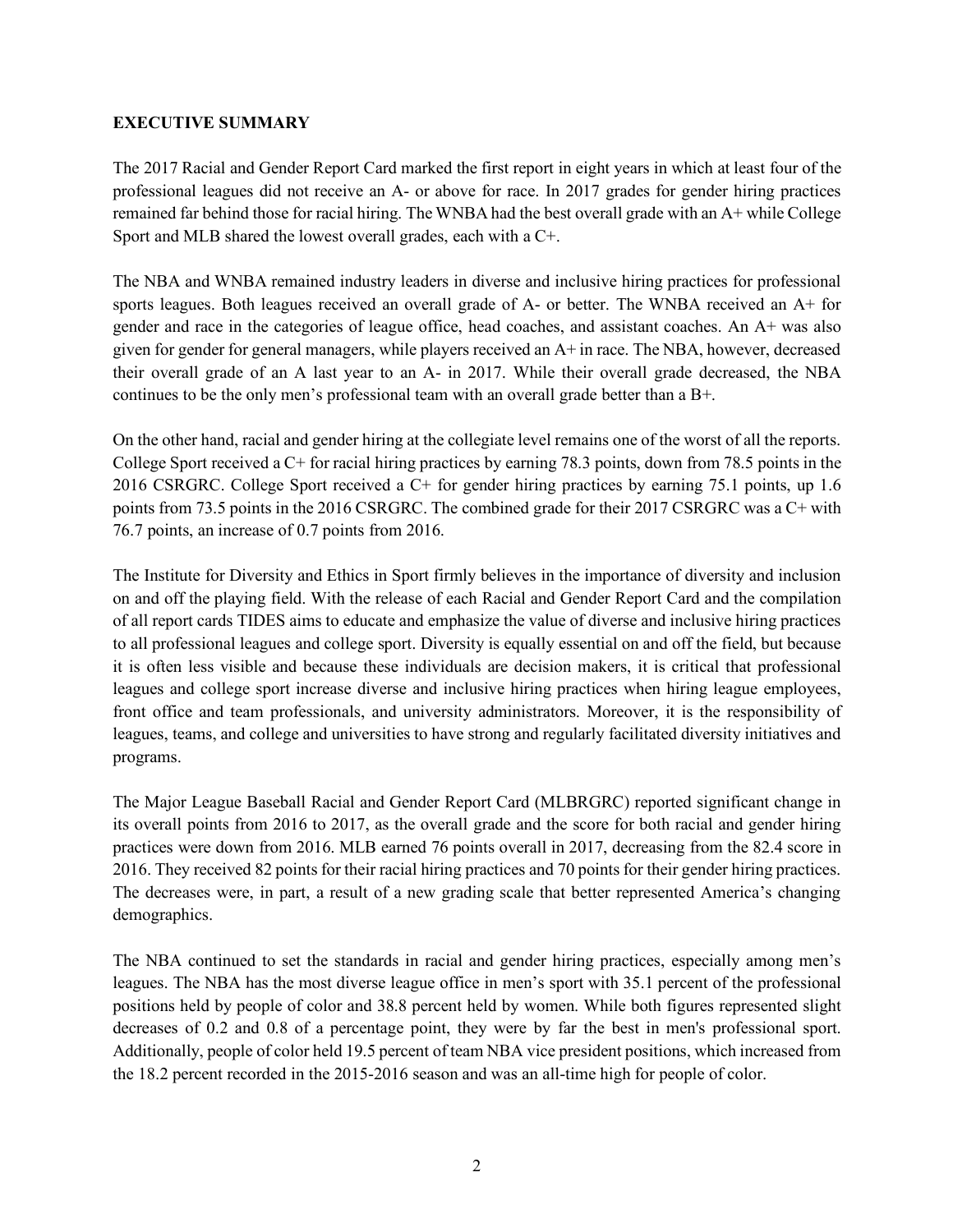In 2017 the National Football League achieved its eighth consecutive A for racial hiring practices. The NFL's score for race was a 90.7 percent, only 2.4 percentage points lower than the league's all-time high score of 93.1 in 2015. The score for gender was 74 percent, a decrease from 76 percent in 2016, and the overall grade for the NFL slightly decreased from 83.6 percent in 2016 to 82.5 percent in 2017, resulting in a B. While the overall score for gender hiring decreased, the percentage of women in professional positions at the team level was the highest it had ever been (35.9%) and there were more women working at the league office (322) than ever before. The decrease in the overall gender grade can be attributed, in part, to the change in the standards for grading.

The Women's National Basketball Association (WNBA) continued to display an exemplary record on racial and gender hiring practices. The WNBA received a combined grade of an A for race and gender after earning an A+ for race and an A for gender in the 2017 WNBA Racial and Gender Report Card. The league recorded 93.7 points overall. This marked the 13th consecutive year that the WNBA has received at least A's for their overall race, gender and combined grades.

Despite the league's outstanding record and long-term high grades, there were some notable declines including the decrease of women in professional level staff positions for the second consecutive year decreasing from 69.6 percent in 2016 to 54 percent in 2017. In contrast, the percentage of people of color holding professional level staff positions in the WNBA League Office increased significantly by 25.1 percentage points to 51.2 percent in 2017, up from 26.1 percent.

While there were only two categories in gender that received a grade below an A- in the 2016 WNBA RGRC, this year the League experienced wide variations on the grading scale regarding gender hiring practices. In addition to the grades mentioned above for professional team administrators, grades below an A- for gender were a C- for vice presidents and a D+ for senior team administrators. Although there were 39 women (29.5 percent) holding team vice president positions in 2017, which was an increase of 2.9 percentage points from 2016, vice presidents still received a D+ for race.

The grades for Major League Soccer (MLS) in 2017 declined for both their racial and gender hiring practices resulting in a B overall grade. MLS earned 78.8 points, down from 81.0 points in 2016 for gender hiring practices, resulting in a C+. For its racial hiring practices, MLS earned 88.2 points, decreasing 0.3 percentage points from 88.5 in 2016 resulting in a B+. MLS earned a combined grade of a B with 83.5 points in 2017, decreasing by 1.2 percentage points from 84.7 in 2016 when the MLS RGRC overall grade was a B+.

The MLS League Office continued to be the standard-bearer for the entire league with people of color comprising 36.7 percent of all professional positions and having the highest percentage of women at 39.0 percent. The percentage of vice presidents who were people of color in the 2017 season increased from 4.0 percent in 2016 to 8.4 percent in 2017. Also, there was an increase of women at the vice president position, increasing from 16.7 percent in 2016 to 22.1 percent in 2017.

College Sport received a C+ for racial hiring practices by earning 78.3 points, a decrease from 78.5 points in the 2016 SRGRC. While there was a decrease in points, the number of athletics directors of color at FBS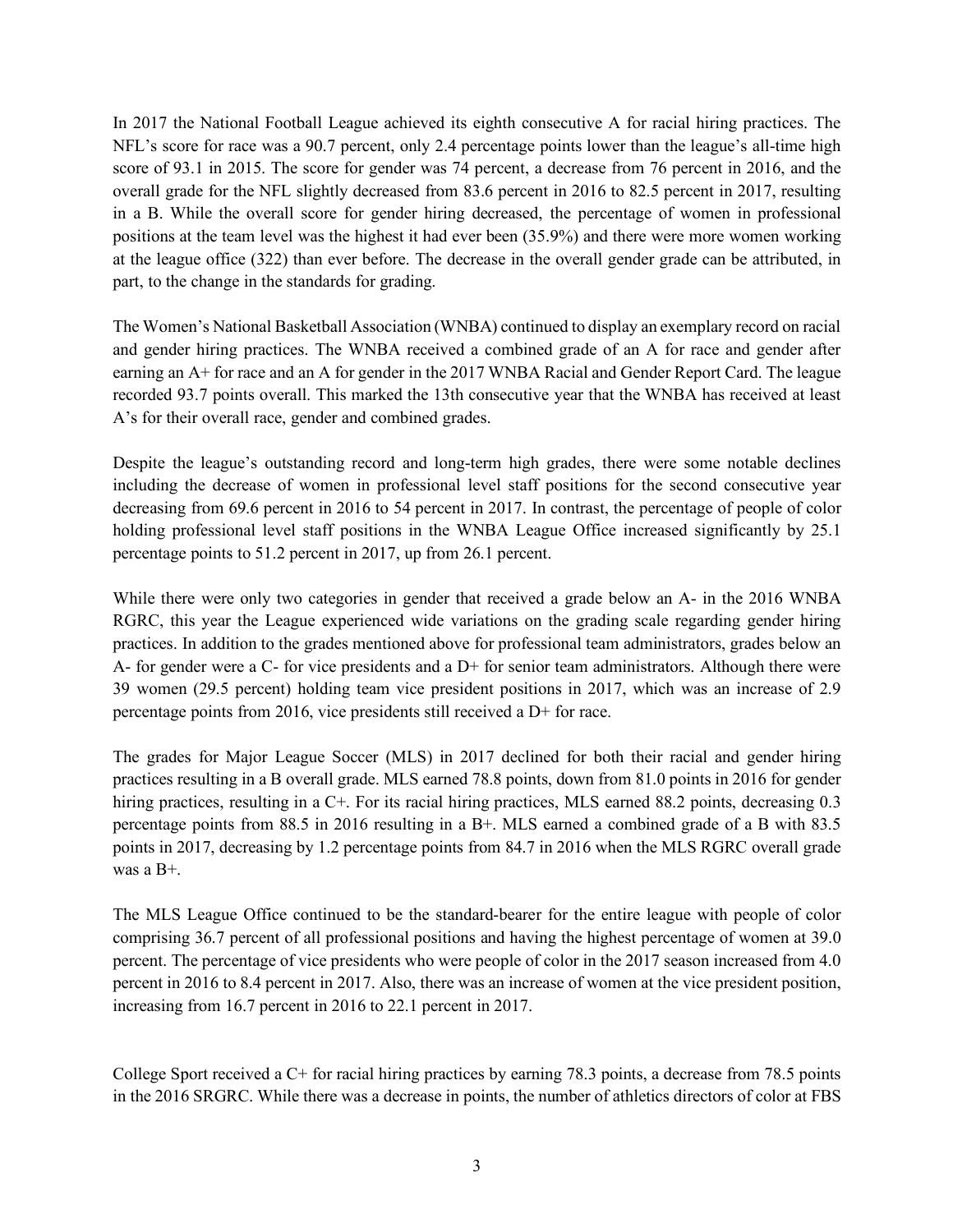schools increased from 18 in 2016 to 22 in 2017. There were also two women of color in this position, for the first time ever. College Sport received a C+ for gender hiring practices by earning 75.1 points, up from 73.5 points in the 2016 CSRGRC. The combined grade for the 2016 CSRGRC was a C+ with 76.7 points, up from an overall C+ with 76.0 points in 2016. This was the lowest combined grade of all the Racial and Gender Report Cards for the second consecutive year. College sport was the only area covered to have below a B for racial hiring practices.

Dr. Richard Lapchick noted that, "While there was some improvement for women as athletic administrators in all three Divisions, it was negatively balanced by the fact that 46 years after the passage of Title IX, more than 60 percent of all women's teams are still coached by men."

Opportunity for African-Americans as head coaches in Division I continued to be poor in 2016-17. African-Americans held 7.6 percent, 4.4 percent, and 5.0 percent of the men's head coaching positions in Divisions I, II, and III, respectively. African-Americans were so unrepresented as head coaches in Division III that the percentage of women coaching men's teams was actually higher than the percentage of African-Americans coaching men's team (6.2 percent versus 5.0 percent).

The Institute for Diversity and Ethics in Sport at the University of Central Florida publishes the Racial and Gender Report Card to indicate areas of improvement, stagnation and regression in the racial and gender composition of professional and college sports personnel and to contribute to the improvement of integration in front office and college athletics department positions.

For years, the RGRC has asked: Are we playing fair when it comes to sports? Does everyone, regardless of race or gender, have a chance to make and run the team? While there have been some positive increases and some discouraging declines in 2017 I have an optimistic outlook that our professional and college sports have leaders who are committed to diversity and inclusion and who will do what is right to provide opportunities for all people to play and work in sport.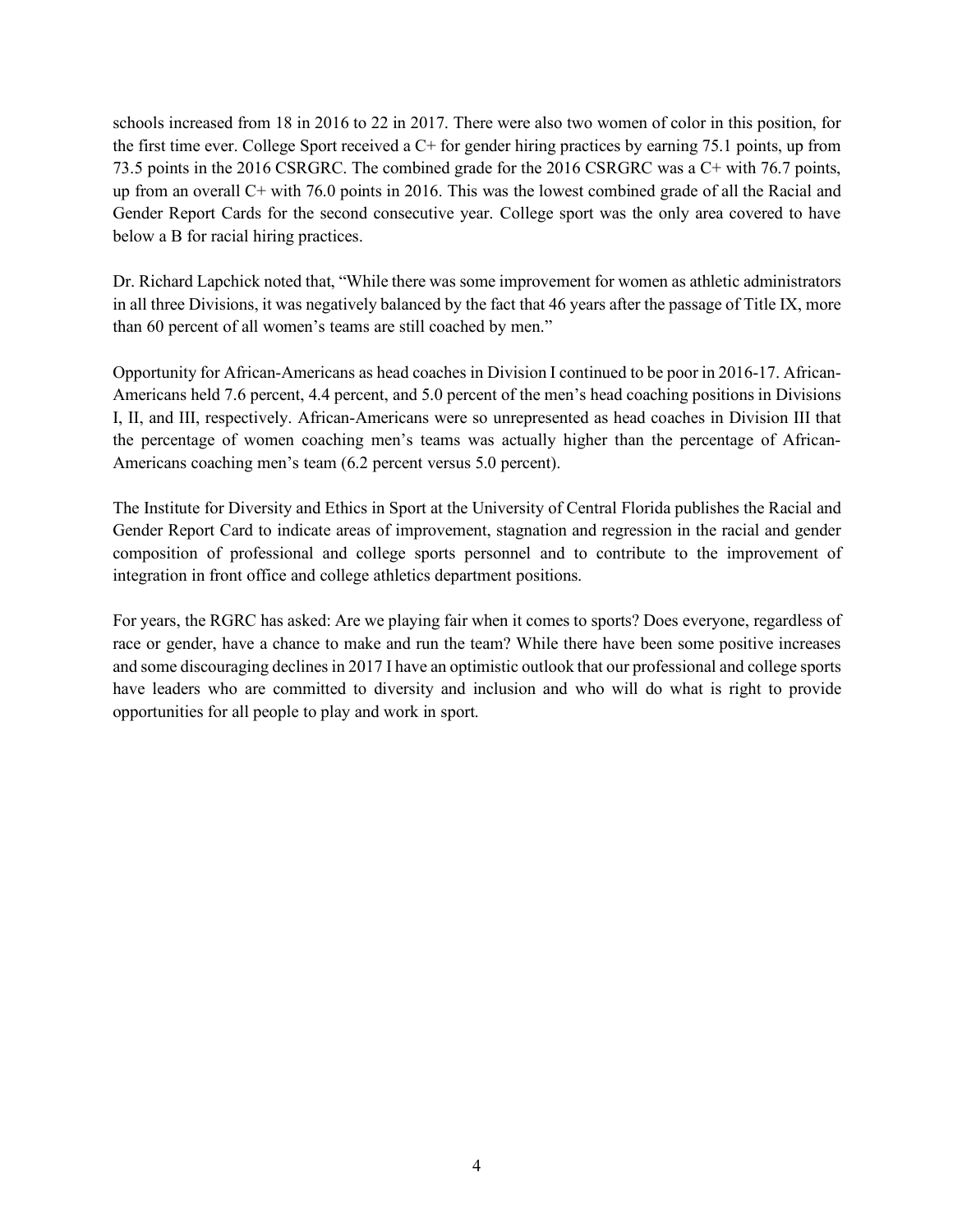## **The 2017 Racial and Gender Report Card: Major League Baseball**

by Dr. Richard Lapchick with Mark Mueller, Todd Currie and Destini Orr Published April 18, 2017

#### **EXECUTIVE SUMMARY**

The 2017 Major League Baseball Racial and Gender Report Card (RGRC) was released on April 18, 2017 and showed decreases in both racial and gender hiring practices. Major League Baseball had a **B** on the issue of racial hiring practices, a **C** for gender hiring practices, and an overall grade of **C+** in the 2017 MLB Racial and Gender Report Card (MLB RGRC). The report was released in conjunction with the 70th anniversary of Jackie Robinson breaking MLB's color barrier.

MLB reached a score of 82 for racial hiring practices, down from 90.5 in 2016. MLB's grade for gender hiring practices was 70 points, down from 74.3 in 2016. Finally, MLB achieved a combined grade of a **C+** with 76 points, which is down from the 82.4 score as in the 2016 report. The decreases were, in part, a result of a new grading scale that better represented America's changing demographics.

The Racial and Gender Report Card annually asks, "Are we playing fair when it comes to sports? Does everyone, regardless of race or gender, have a chance to play or to operate a team?"

Dr. Richard Lapchick, the primary author of the study and the director of The Institute for Diversity and Ethics in Sport (TIDES or the Institute) at the University of Central Florida (UCF) said, "In the years after Jackie Robinson broke the color barrier in 1947, his vision was to see diverse players on the field reflecting diverse coaches and those in the front office. The 2017 Major League Baseball Racial and Gender Report Card shows there is still a long way to go to achieve those goals."

Commissioner Rob Manfred's League Office maintained the good grade achieved in 2016 for racial hiring practices as it received an **A-** for hiring people of color. However, it dropped to a C- for gender hiring practices. People of color comprise 28.1 percent of the Central Office professional staff. Women comprise 29.3 percent of the total Central Office professional employees. Fifteen executives (Vice President or higher) who work at the Commissioner's Office, MLB Advanced Media and the MLB Network are persons of color. 20 female employees hold executive positions in central baseball.

The team levels remain far behind the League Office. Of the six grades for race at the team level, the only **A** grade was for coaches. The teams received a **B+** for Senior Administration and Professional Administration. They received an **F** for the key position of manager with only three managers of color and a **C** for general manager with four people of color, both below their all-time highs.

In terms of gender, senior team administration received a D+ while professional administration received a **C-**. "The team front offices need to have more open hiring practices, so they will look more like the residents of their community and of America," Lapchick said.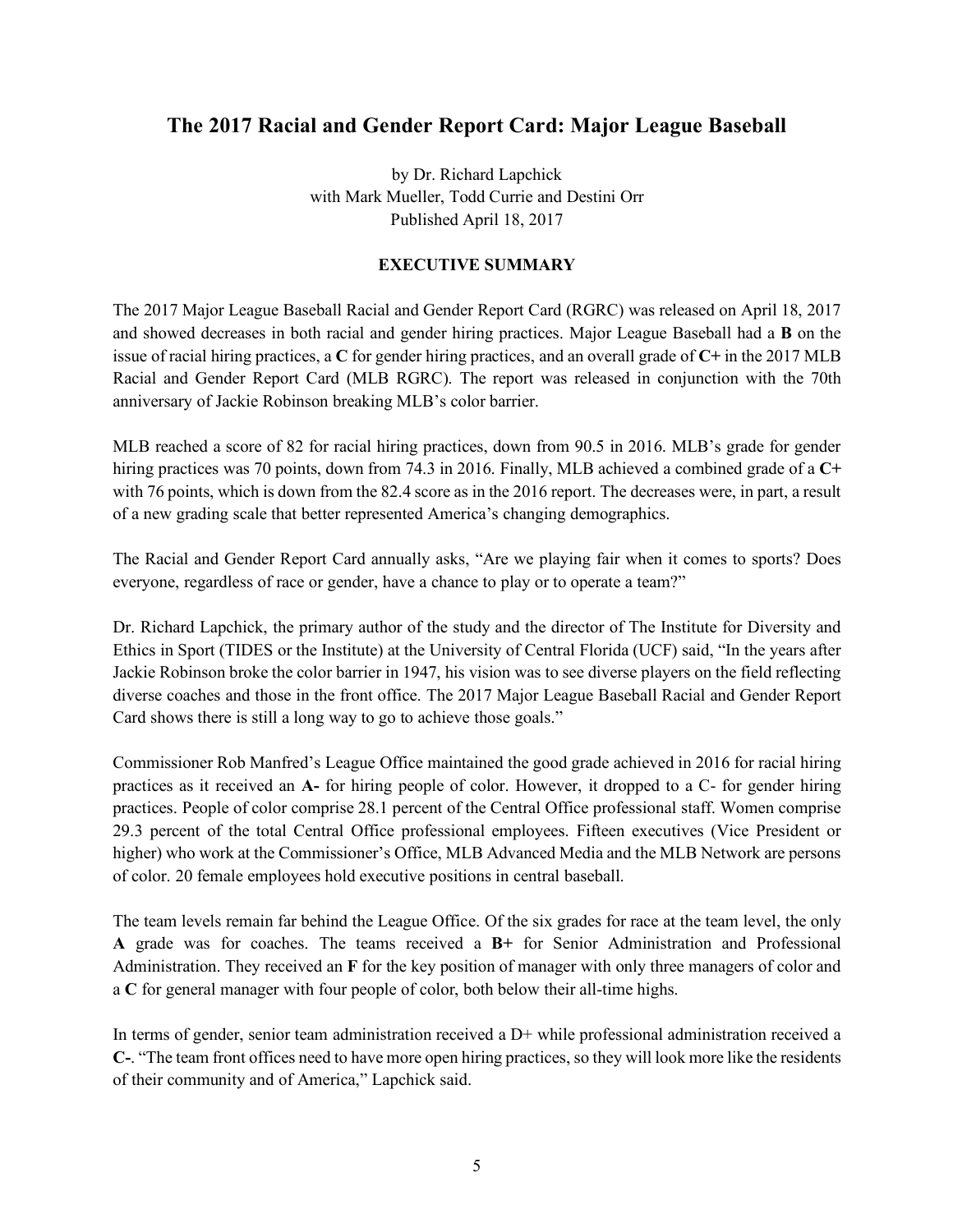Lapchick continued, "Although the total percentage of players of color has reached an all-time high at 42.5 percent, there has been a concern in Major League Baseball about the relatively small and declining percentage of African-American players which dropped to 7.7 percent on Opening Day 2017, the lowest in the years TIDES has been tracking this. In 1991, 18 percent of all players were African-American and 14 percent were Latino, a notable difference in comparison to the current demographics of MLB rosters. At the same time, on the first day of the 2016 First Year Player Draft, African-American players constituted a promising shift 17 of the 75 selections (22.7%). Over the last five years (2012-16), the first round has featured 34 African-American players out of 168 total selections (20.2%). But increasing the percentage of African-American players overall will continue to be a very slow.

"The dearth of managers of color in MLB has been a growing concern in the past few years. The 2017 Major League Baseball season began with only three managers of color, seven below the high of 10 managers of color reached in both 2002 and 2009. The position of general manager has been another area of concern. In 2017 there were four people of color serving as general managers. MLB had the largest number of GMs of color in 2009 and 2010 when there were five people of color."

Lapchick added, "Major League Baseball has some of the most important diversity initiatives in sport under Commissioner Manfred." Those initiatives are elaborated on in the Report Card Highlights. The programs include the Diverse Business Partners Program, led by Corey Smith, Senior Director, Supplier Diversity for DBP, which is one of the most successful diverse business initiatives in all of sport; the Diversity Pipeline Program, led by Renee E. Tirado, Vice President of Talent and Diversity & Inclusion, Tyrone Brooks, Senior Director of MLB's Front Office & Field Staff; a major program on inclusion particularly with respect to an individual's sexual orientation headed up by Billy Bean, Vice President and Special Assistant to the Commissioner.; a significant program for Inclusion for persons with disabilities led by Curtis Pride, MLB's Ambassador for Inclusion for persons with disabilities; programs to get more youth from inner cities into the game led by Tony Reagins, Senior Vice President of Youth Programs; and multiple initiatives to engage more women in baseball on and off the field.

All data was collected by the MLB Central Office and transmitted to the research team at The Institute for Diversity and Ethics in Sport in the University of Central Florida's DeVos Sport Business Management Graduate Program. TIDES was able to do this because of the in-depth human resource record-keeping being done by MLB. Using data from the 2016 season, TIDES conducted an analysis of the racial breakdown of the MLB players, managers and coaches. In addition, this MLB Report Card includes a racial and gender breakdown of the owners, management in the MLB Central Office as well as the team level, top team management, team senior administration, team professional administration, physicians, and head trainers. An overview of player positions is also included. Listings of professional owners, general managers, and managers were updated as of April 1, 2017. The MLB player demographics for the 2017 Opening Day rosters are also included. Tables for the report are included in Appendix I. The MLB's extensive diversity initiatives are listed in Appendix II.

It is imperative that sport teams play the best athletes they have available to win games. The Institute strives to emphasize the business value of diversity to sports organizations when they choose their team on the field and in the office. Diversity initiatives, like diversity and inclusion management training, can help change attitudes and increase the applicant pool for open positions. It is obviously the choice of the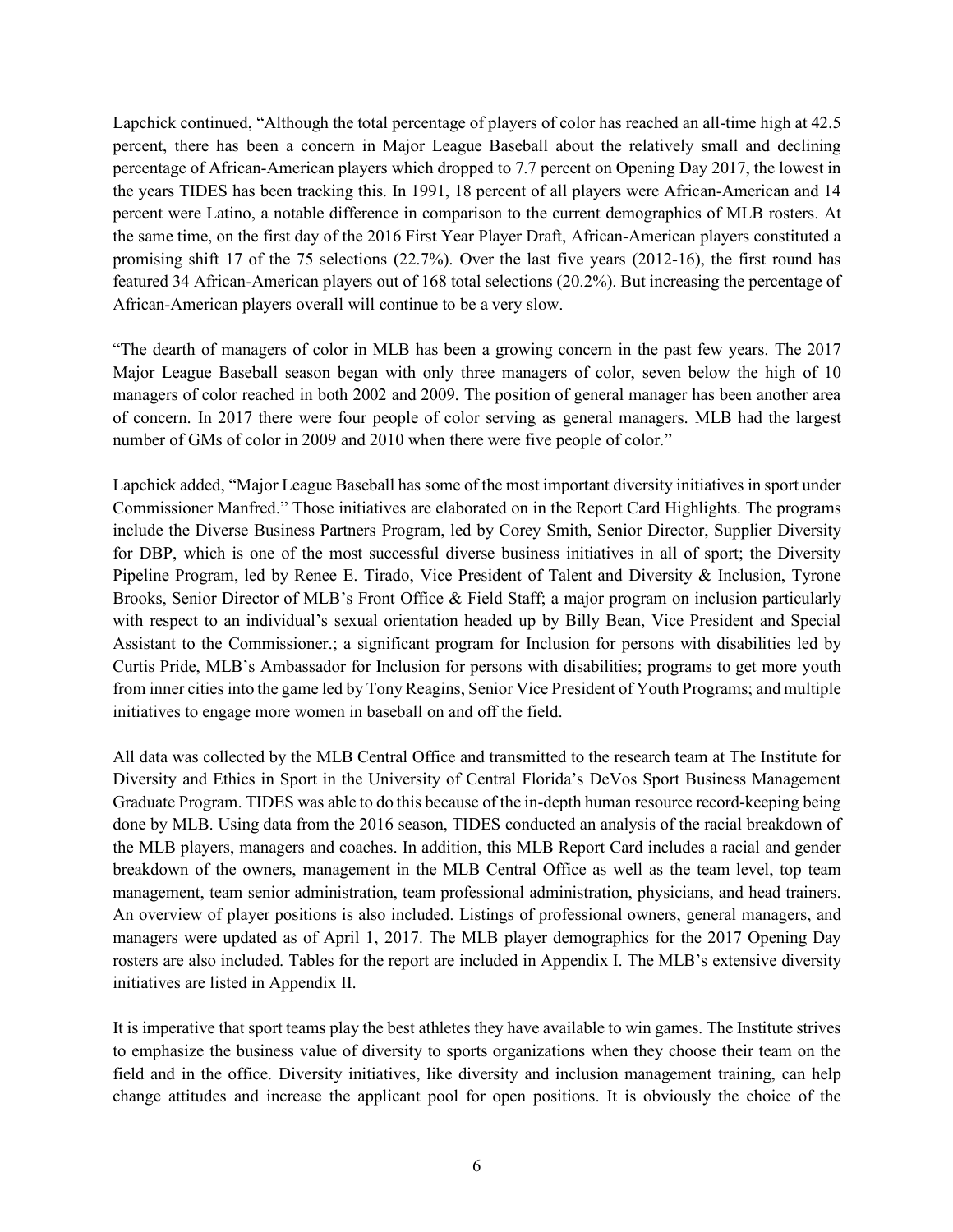organization regarding which applicant is the best fit for their ball club, but the Institute wants to illustrate how important it is to have a diverse organization involving individuals who happen to be of a different race or gender because it can provide a different perspective, and possibly a competitive advantage for a win in the board room as well as on the field.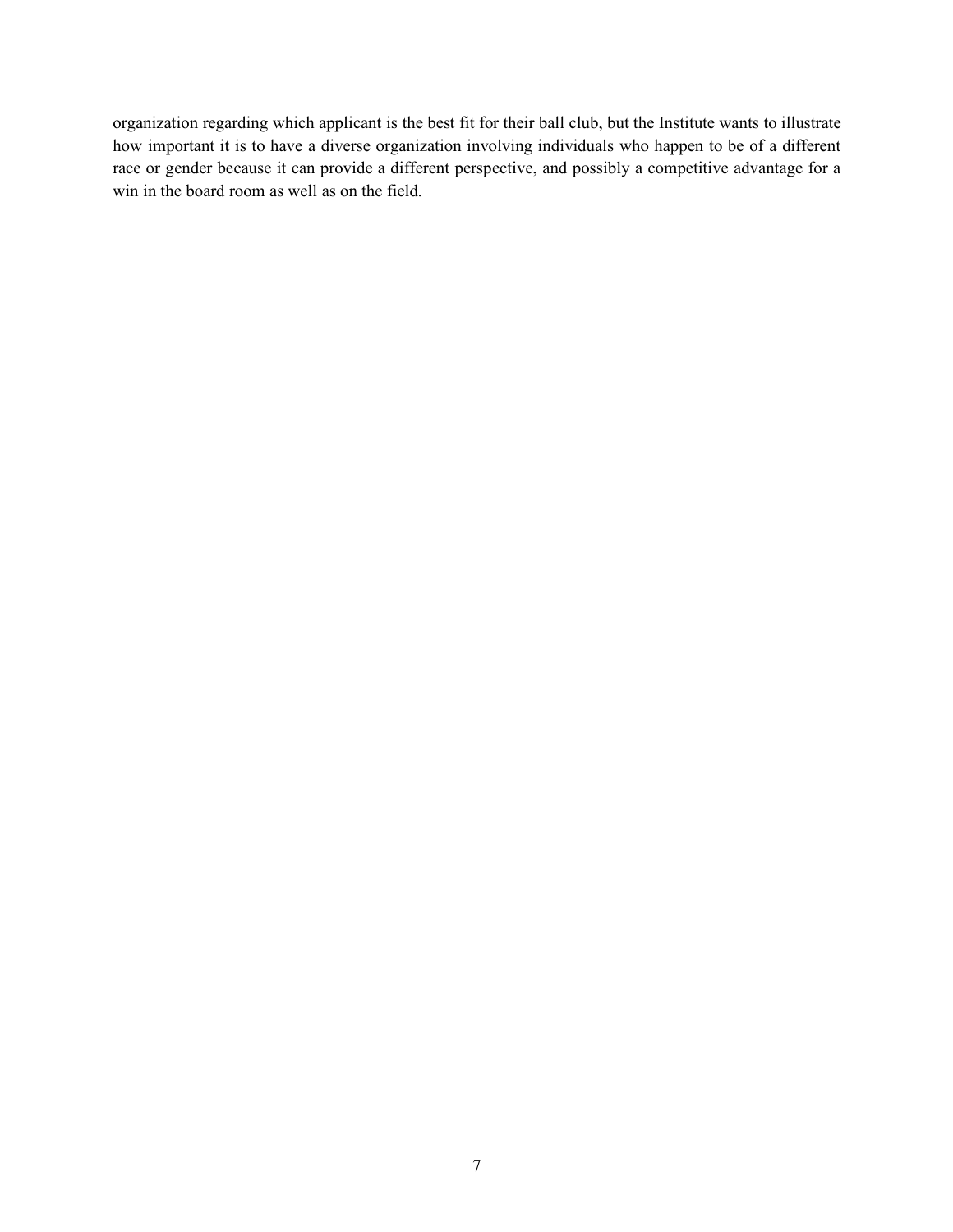| The 2017 MLB Racial and Gender Report Card Statistics<br><b>Overall Grade: C+</b> |                          |                   |                           |  |  |
|-----------------------------------------------------------------------------------|--------------------------|-------------------|---------------------------|--|--|
|                                                                                   | <b>League Offices</b>    | President's/CEO's | <b>Head Coaches (MGR)</b> |  |  |
| white                                                                             | 71.50%                   | 100%              | 90%                       |  |  |
| African-American                                                                  | 12.10%                   | $0\%$             | 3.30%                     |  |  |
| Latino                                                                            | 10.20%                   | $0\%$             | 3.30%                     |  |  |
| Asian                                                                             | 4.30%                    | $0\%$             | $0\%$                     |  |  |
| <b>Other</b>                                                                      | 2.00%                    | $0\%$             | 3.30%                     |  |  |
| <b>Total Ppl of Color</b>                                                         | 28.10%                   | $0\%$             | 10%                       |  |  |
| Women                                                                             | 29.30%                   | $0\%$             | $0\%$                     |  |  |
|                                                                                   | <b>Assistant Coaches</b> | <b>GMs</b>        | <b>VPs</b>                |  |  |
| white                                                                             | 53.60%                   | 86.70%            | 88.30%                    |  |  |
| African-American                                                                  | 8.80%                    | 6.70%             | 5.60%                     |  |  |
| Latino                                                                            | 33.50%                   | 3.30%             | 4.60%                     |  |  |
| <b>Asian</b>                                                                      | 0.40%                    | 3.30%             | 1.00%                     |  |  |
| <b>Other</b>                                                                      | 3.60%                    | $0\%$             | $0.60\%$                  |  |  |
| <b>Total Ppl of Color</b>                                                         | 44.30%                   | 13.30%            | 11.70%                    |  |  |
| Women                                                                             | 0.20%                    | $0\%$             | 16.30%                    |  |  |
|                                                                                   | Sr. Admin                | Prof. Admin       | <b>Players</b>            |  |  |
| white                                                                             | 80.10%                   | 77.10%            | 57.50%                    |  |  |
| African-American                                                                  | 5.50%                    | 8.00%             | 7.70%                     |  |  |
| Latino                                                                            | 10.00%                   | 9.30%             | 31.90%                    |  |  |
| <b>Asian</b>                                                                      | 2.60%                    | 3.90%             | 1.90%                     |  |  |
| Other                                                                             | 1.80%                    | 1.30%             | 1.10%                     |  |  |
| <b>Total Ppl of Color</b>                                                         | 19.60%                   | 22.50%            | 42.60%                    |  |  |
| Women                                                                             | 27.00%                   | 27.00%            | $0.00\%$                  |  |  |

## Table 1: The 2017 MLB Racial and Gender Report Card Statistics

| The 2017 MLB Racial and Gender Report Card Grades |               |                           |                          |                |  |  |
|---------------------------------------------------|---------------|---------------------------|--------------------------|----------------|--|--|
|                                                   | League Office | VP <sub>5</sub>           | Sr. Admin                | Prof. Admin    |  |  |
| <b>Total Ppl of Color</b>                         | 28.10%        | 11.70%                    | 19.60%                   | 21.90%         |  |  |
| Grade                                             | A-            |                           | $B+$                     | $B+$           |  |  |
| Women                                             | 29.30%        | 16.30%                    | 27%                      | 28.10%         |  |  |
| Grade                                             | С-            |                           | $D+$                     | ∼.             |  |  |
|                                                   | <b>GMs</b>    | <b>Head Coaches (Mgr)</b> | <b>Assistant Coaches</b> | <b>Players</b> |  |  |
| <b>Total Ppl of Color</b>                         | 13.30%        | 10%                       | 44.30%                   | 42.60%         |  |  |
| Grade                                             | С-            |                           | $A+$                     | A+             |  |  |

Table 2: The 2017 MLB Racial and Gender Report Card Grades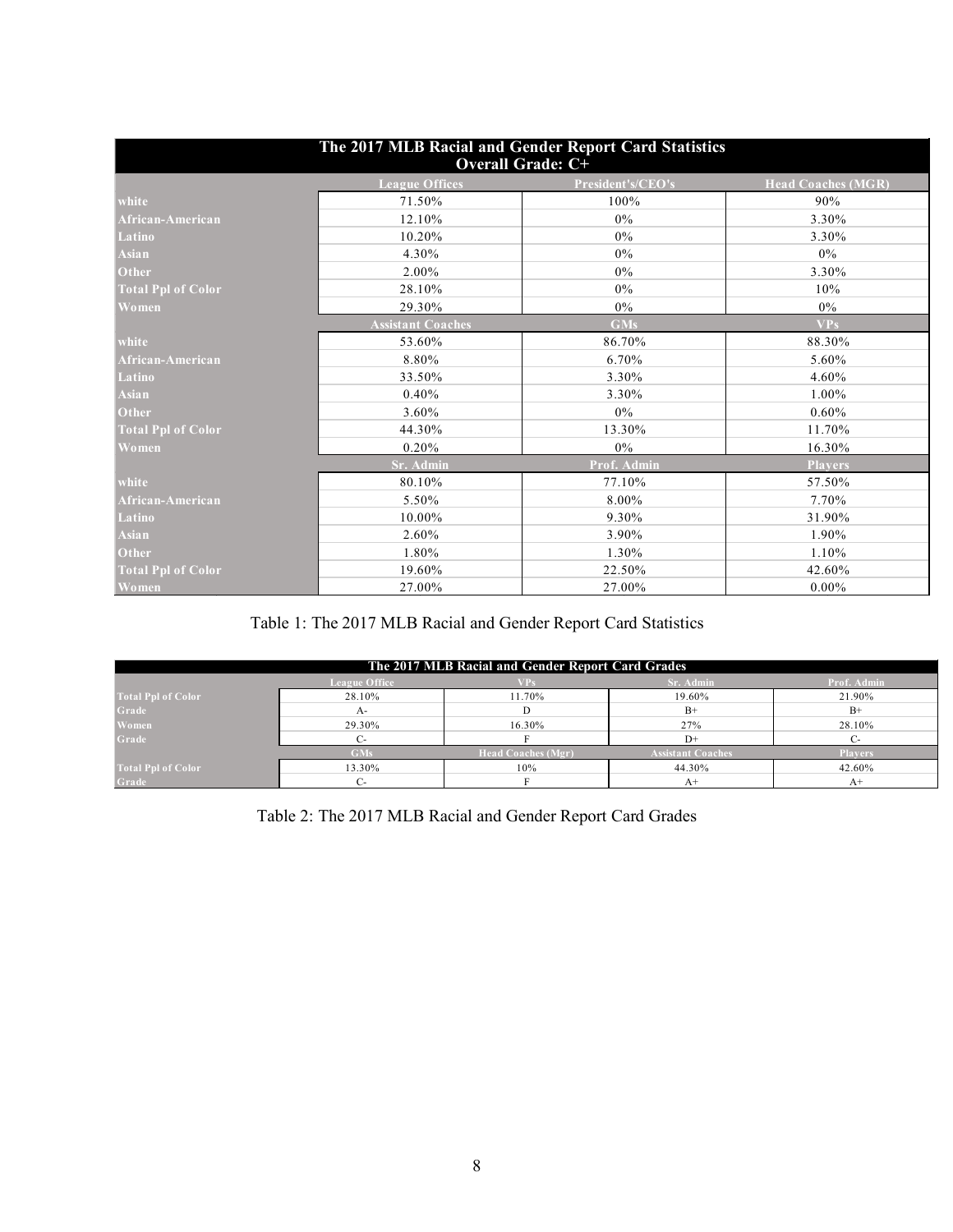## **The 2017 Racial and Gender Report Card: National Basketball Association**

by Richard Lapchick with Bharath Balasundaram Published on June 29, 2017

#### **EXECUTIVE SUMMARY**

The 2017 National Basketball Association Racial and Gender Report Card (RGRC) was released on June 29, 2017 and it confirmed the League's continued leadership position in the sports industry with its commitment to and record for racial and gender hiring practices during the 2016-2017 NBA season. The 2017 Report Card was based on a new grading scale that better represented America's changing demographics.

The NBA received an **A** for racial hiring practices with a score of 94 points and a **B** for gender hiring practices with 82.9 points. The overall grade was an **A-** with 88.5 points. The actual record for all remained significantly above the other men's professional sports and the declines noted at the end of the Executive Summary were almost totally attributed to the new grading scale. The NBA actually improved in many areas covered in the Report Card.

Richard Lapchick, the Director of The Institute for Diversity and Ethics in Sport (TIDES or The Institute) at the University of Central Florida and primary author of the report, stated, "In 2017, no other men's league reaches the same points for race, gender or the combined score. The NBA remains the industry leader among men's sports for racial and gender hiring practices. This year's percentages showed increases in many areas and the grades were remarkable especially because TIDES increased the standards for the grades. There is still an issue that women were not well represented at the senior team levels. However, there was improvement for gender for women as team vice-presidents and in team professional positions. Overall, Commissioner Silver and the NBA are the industry leaders.

The NBA has the most diverse league office in men's sport with 35.1 percent of the professional positions held by people of color and 38.8 percent held by women. While both figures represented slight decreases of 0.2 and 0.8 of a percentage point, respectively, they were by far the best in men's professional sport. There were 58 women serving as vice presidents at the NBA League Office in the 2016-2017 season, up from 50 during the 2015-2016 season.

The NBA was the first league to have three owners of color leading its teams. Also, there were six women who served as team presidents/CEOs during the 2016-2017 season, the highest in men's professional sports.

At the team level, there was an increase in the percentage of people of color as vice-presidents and team professional administrators. However, there was a decrease in the percentage of people of color in team senior administration positions. The percentage of people of color in team vice-president positions increased from 18.2 percent in 2015-2016 to 19.5 percent in 2016-2017. In addition, the percentage of people of color in team professional administration positions increased from 32.1 percent in 2015-2016 to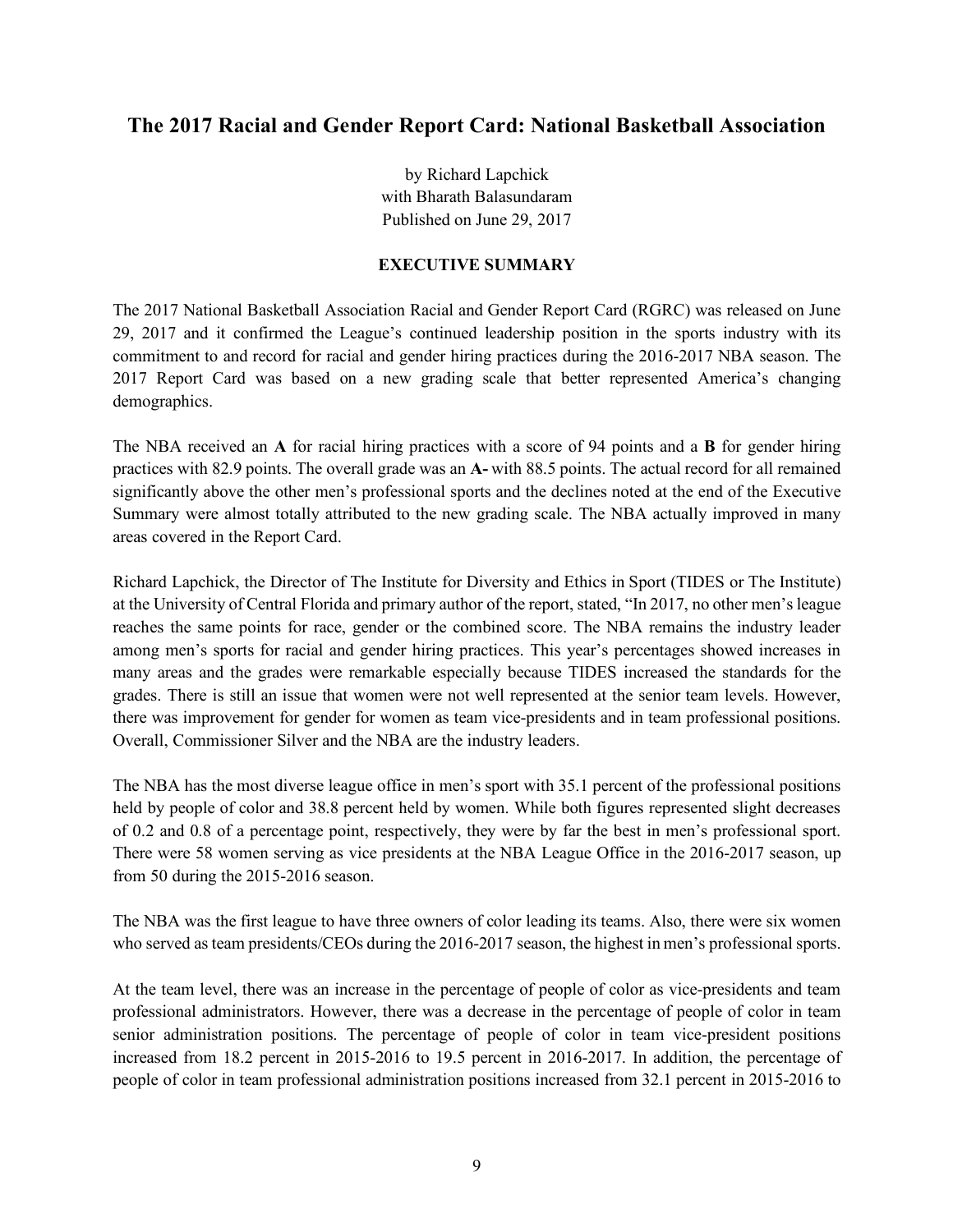32.6 percent in 2016-2017. The percentage of people of color in team senior administration positions decreased slightly from 23.5 percent in 2015-2016 to 23.4 percent in 2016-2017.

The percentage of women increased in all three of the previous categories. Women who held team vicepresident positions increased by 2.7 percentage points from 21.5 percent in 2015-2016 to 24.2 percent in 2016-2017. Similarity, the percentage of women in team senior administration positions increased by 5.7 percentage points from 23.6 in 2015-2016 to 29.3 percent in 2016-2017. Although there was improvement, women are still underrepresented in these categories. The best category for the representation of women is team professional administration positions where they increased by four percentage points from 36.1 percent in 2015-2016 to 40.1 percent in 2016-2017.

In arguably the two most closely watched positions, there was a decline for people of color among general managers while head coaches remained the same as in 2015-2016. At the beginning of this season, 30 percent of all head coaches were coaches of color, which was the same as in 2015-2016 season and was the best in men's professional sports. NBA general managers of color decreased from four to three (10 percent) in the 2016-2017 season. That decrease resulted from the promotion of Toronto's 2016 general manager to President which resulted in an increase in the number of team presidents/CEOs of color from 5.3 percent (three) in 2015-2016 to 6.9 percent (four) in 2016-2017.

Using data from the 2016 - 2017 season, TIDES conducted an analysis of racial breakdowns of the players and coaches. In addition, the Report Card includes a racial and gender breakdown of management in the NBA League Office and referees, as well as at various levels within each NBA franchise such as top management, team senior administration, team professional administration, physicians, head trainers and broadcasters. The NBA gathered all the individual team data and transmitted it in aggregate to TIDES which then analyzed the data. The listing of owners, head coaches, team presidents and general managers of color for the 2017 Report Card was then updated to reflect changes through the end of the 2017 playoffs. The 2017 Report also has the extensive list of NBA diversity initiatives, which are in Appendix II. Tables for the Report are included in Appendix I. The coauthor of the report was Bharath Balasundaram.

The 94 points for racial hiring practices represented a decrease from 97.2 in the previous NBA Racial and Gender Report Card but the entire difference was attributable to increased standards described above and, in more detail, later in the report. The 82.9 points for gender hiring practices was down from 83.6 in 2016 and the entire difference was also attributable to increased standards described above and, in more detail, later in the report. The same was true for the overall grade of 88.5 points, down from 90.4 in the 2016 RGRC.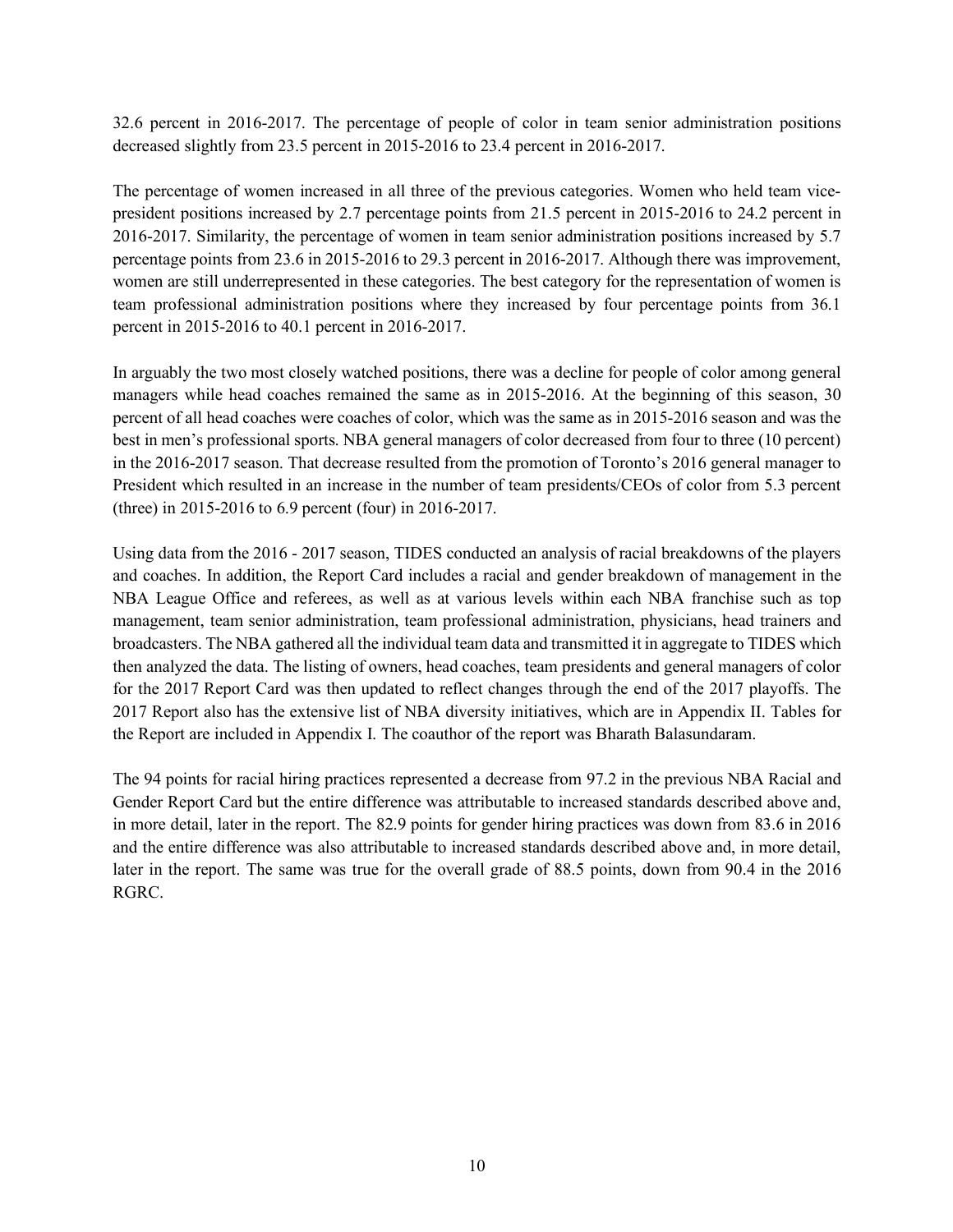| The 2017 NBA Racial and Gender Report Card Statistics<br><b>Overall Grade: A-</b> |                          |                   |                     |  |  |  |
|-----------------------------------------------------------------------------------|--------------------------|-------------------|---------------------|--|--|--|
|                                                                                   | <b>League Offices</b>    | President's/CEO's | <b>Head Coaches</b> |  |  |  |
| white                                                                             | 64.9%                    | 93.1%             | 70.0%               |  |  |  |
| African-American                                                                  | 16.4%                    | $6.9\%$           | 20.0%               |  |  |  |
| Latino                                                                            | 6.6%                     | $0.0\%$           | 3.3%                |  |  |  |
| <b>Asian</b>                                                                      | 9.7%                     | $0.0\%$           | 3.3%                |  |  |  |
| <b>Other</b>                                                                      | 2.3%                     | $0.0\%$           | 3.3%                |  |  |  |
| <b>Total Ppl of Color</b>                                                         | 35.1%                    | $6.9\%$           | 30.0%               |  |  |  |
| Women                                                                             | 38.8%                    | 10.3%             | $0.0\%$             |  |  |  |
|                                                                                   | <b>Assistant Coaches</b> | <b>GMs</b>        | <b>VPs</b>          |  |  |  |
| white                                                                             | 54.6%                    | 90.0%             | 80.5%               |  |  |  |
| African-American                                                                  | 41.7%                    | 6.7%              | 13.3%               |  |  |  |
| Latino                                                                            | 3.1%                     | $0.0\%$           | $3.8\%$             |  |  |  |
| <b>Asian</b>                                                                      | 0.6%                     | 3.3%              | 1.8%                |  |  |  |
| <b>Other</b>                                                                      | $0.0\%$                  | $0.0\%$           | $0.5\%$             |  |  |  |
| <b>Total Ppl of Color</b>                                                         | 45.4%                    | 10.0%             | 19.5%               |  |  |  |
| Women                                                                             | $1.2\%$                  | $0.0\%$           | 24.2%               |  |  |  |
|                                                                                   | <b>Sr. Admin</b>         | Prof. Admin       | <b>Players</b>      |  |  |  |
| white                                                                             | 76.6%                    | 67.7%             | 19.10%              |  |  |  |
| African-American                                                                  | 12.2%                    | 17.1%             | 74.40%              |  |  |  |
| Latino                                                                            | 5.5%                     | 9.5%              | 4.90%               |  |  |  |
| <b>Asian</b>                                                                      | 4.0%                     | 3.8%              | 0.70%               |  |  |  |
| <b>Other</b>                                                                      | 1.6%                     | 2.2%              | 0.90%               |  |  |  |
| <b>Total Ppl of Color</b>                                                         | 23.4%                    | 32.6%             | 80.9%               |  |  |  |
| Women                                                                             | 29.3%                    | 40.1%             |                     |  |  |  |

Table 3: The 2017 NBA Racial and Gender Report Card Statistics

| The 2017 NBA Racial and Gender Report Card Grades       |            |                     |                          |                |  |  |  |
|---------------------------------------------------------|------------|---------------------|--------------------------|----------------|--|--|--|
| Sr. Admin<br>Prof. Admin<br><b>League Office</b><br>VP. |            |                     |                          |                |  |  |  |
| <b>Total Ppl of Color</b>                               | 35.10%     | 19.5%               | 23.4%                    | 32.6%          |  |  |  |
| Grade                                                   | $A+$       |                     | $B+$                     |                |  |  |  |
| Women                                                   | 38.8%      | 24.2%               | 29.3%                    | 40.1%          |  |  |  |
| Grade                                                   | $B+$       |                     |                          | $B+$           |  |  |  |
|                                                         | <b>GMs</b> | <b>Head Coaches</b> | <b>Assistant Coaches</b> | <b>Players</b> |  |  |  |
| <b>Total Ppl of Color</b>                               | 10.00%     | 30%                 | 45.40%                   | 40.10%         |  |  |  |
| Grade                                                   |            |                     | $A+$                     | $R+$           |  |  |  |

Table 4: The 2017 NBA Racial and Gender Report Card Grades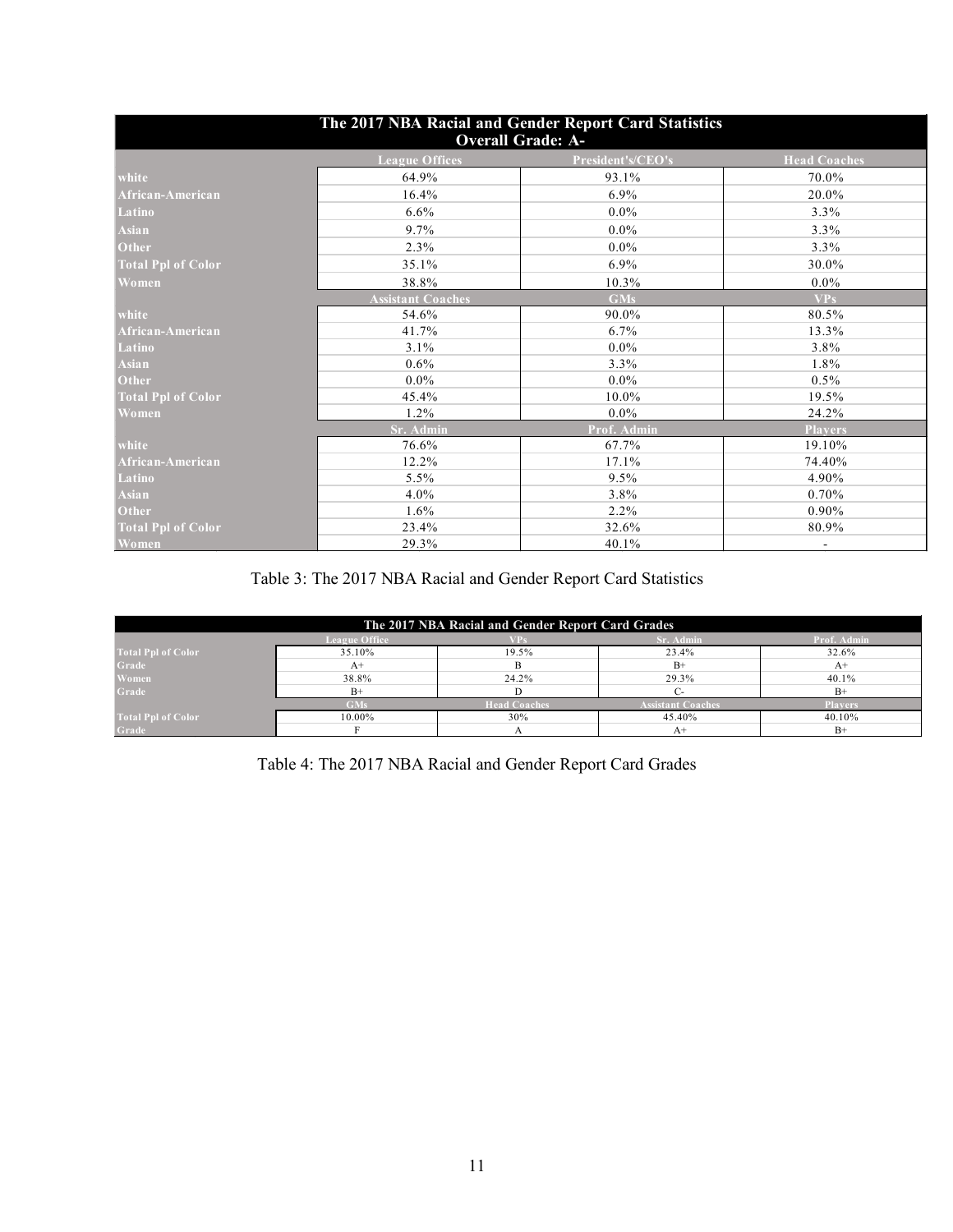## **The 2017 Racial and Gender Report Card: National Football League**

by Richard Lapchick with Saahil Marfatia Published October 18, 2017

#### **EXECUTIVE SUMMARY**

The National Football League achieved an **A** for racial hiring practices and a **C** for gender hiring practices in the 2017 NFL Racial and Gender Report Card which was released by The Institute for Diversity and Ethics in Sport (TIDES) at the University of Central Florida (UCF) on October 18, 2017. This gave the NFL a combined **B** grade.

The NFL's score for race was a 90.7 percent, 0.4 percentage points lower than last year's score of 91.1 in 2016. The score for gender was 74 percent, a decrease from 76 percent in 2016. The overall grade for the NFL slightly decreased from 83.6 percent in 2016 to 82.5 percent in 2017, resulting in a **B**. The decreases were largely a result of a new grading scale that better represented America's changing demographics.

Richard Lapchick, Director of TIDES and the primary author of the study, said, "The NFL had significant gains for people of color as head coaches and general managers, the two positions most closely watched in the report card.

The decline in the overall gender grade this year is largely due to the change in the standards for grading. The number of women in significant decision-making positions in the League Office continued to grow. However, at the team level they are still poorly represented at the senior positions. The good news on the teams is that women hit an all-time high in professional positions".

Using data from the 2017 season, which was provided by the NFL League Office, the Institute conducted an analysis of the racial and gender breakdown of general managers, coaches, top team management, senior administration, professional administration, and head trainers. This year, the NFL Player Personnel Department has taken a different approach to collecting the player demographic information. They have created a "Player Information Form," which went to every player, for them to self-identify their demographic information. The Player Personnel Department has indicated that they do not yet have the completed forms back so they cannot update the demographics for this report card. Therefore, we will use the player data from the 2016 NFL RGRC. The percentage of players of color is so high that any slight change would not affect the grade. We will update the report card on the website as soon as we get the new data.

Lapchick continued, "The NFL continued to have good results on racial hiring practices and improvement in gender hiring at the senior level in the League Office where the number of women and people of color at or above the vice president level continued to increase. In 2015, there were 21 people of color at or above the VP level. In 2016, there were 24 and in 2017, that number jumped to 31 people of color. Similarly, the number of women at or above the VP level increased from 35 to 45 in 2017. The example was being set at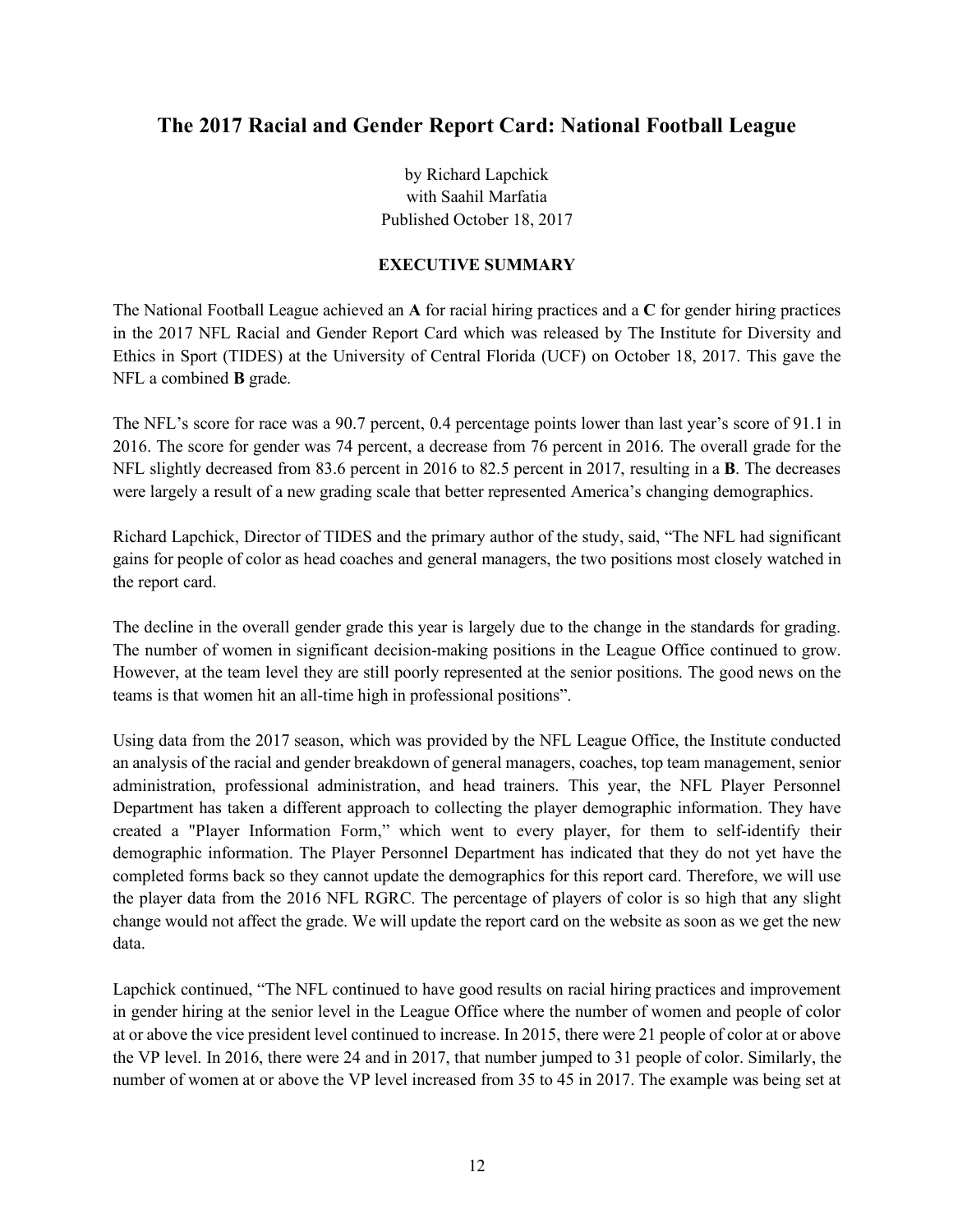the League Office for the teams by continuing to make improvements in the hiring of women in senior positions."

The percent of women at the management level in the League Office increased to 35.4 percent in 2017 from 31.6 percent in 2016, becoming the highest percent in the report's history. The percent of diverse employees at the management level increased by 1.5 percentage points, from 26.9 percent in 2016 to 28.4 percent in 2017. The NFL League Office still earned an A for racial hiring practices, proving that the diversity initiatives of Commissioner Roger Goodell and Executive Vice President for Human Resources and Chief Diversity Officer, Robert Gulliver, have continued to bring good results for the NFL at the League level.

Lapchick continued, "The NFL has tied its all-time high of eight coaches of color in 2017 and that is very good news. There had been considerable concern among NFL officials and advocates for increased head coaching opportunities for people of color for several years going back to 2014 when s there were only five people of color in head coaching positions. There were six coaches of color in 2015 and 2016. The all-time record was eight coaches of color in 2011 and now has been reached again.

At the start of the 2017 season, there were six people of color who were general managers or performing the role of GM, an increase from five in 2016.

"I am concerned that the percentages decreased for women and people of color on NFL teams at the vice president level and in senior administrator positions. Teams need to follow the example set by the League Office, as percentages for women at the team level remain significantly below those at the league level."

The Report Card asks, "Are we playing fair when it comes to sports? Does everyone, regardless of race or gender, have a chance to score a touchdown or operate the business of professional football?" The answer is yes for racial hiring practices and not yet for gender hiring practices.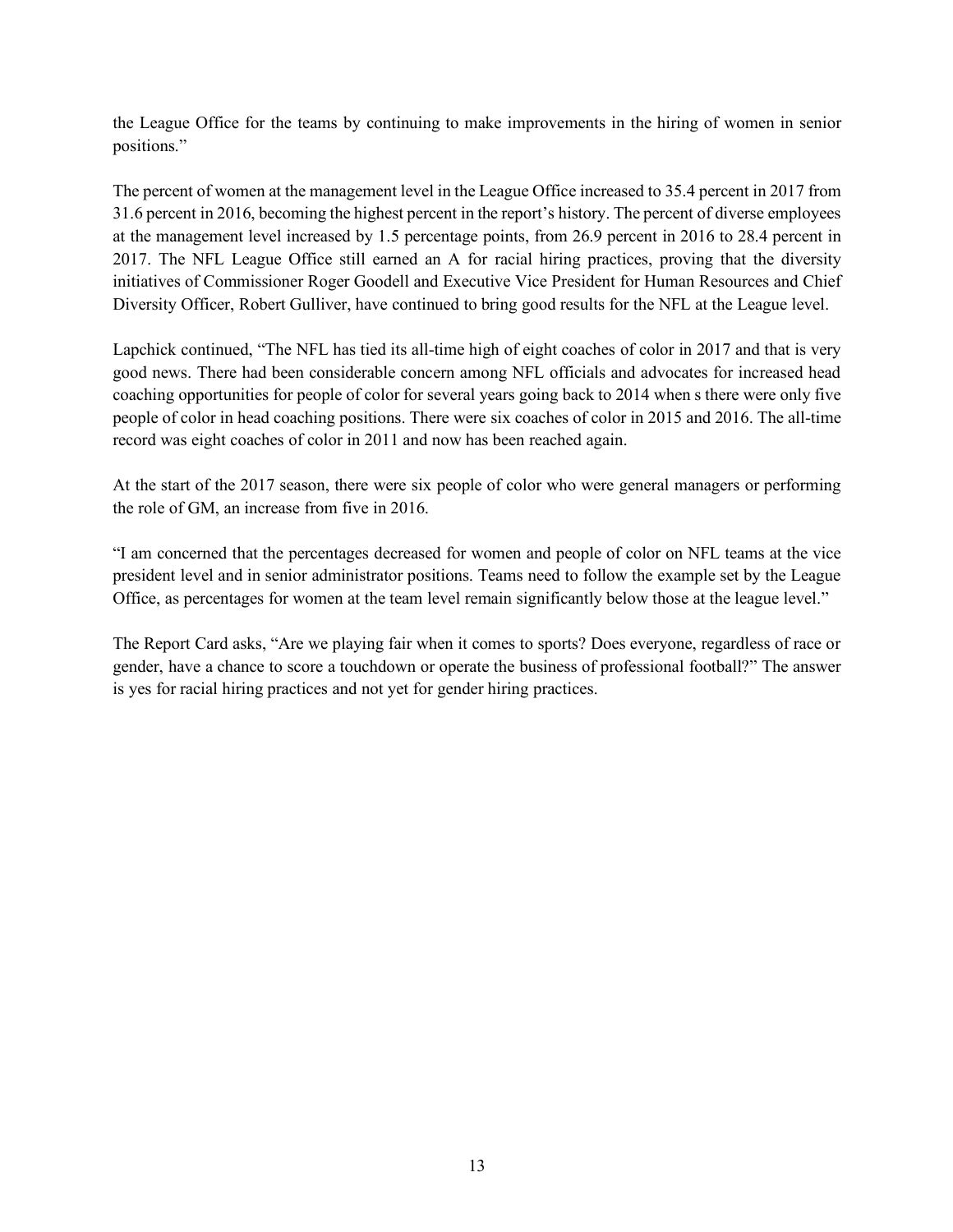| The 2017 NFL Racial and Gender Report Card Statistics |                          |                         |                     |  |  |
|-------------------------------------------------------|--------------------------|-------------------------|---------------------|--|--|
|                                                       |                          | <b>Overall Grade: B</b> |                     |  |  |
|                                                       | <b>League Offices</b>    | <b>CEO/President</b>    | <b>Head Coaches</b> |  |  |
| white                                                 | 67%                      | 100%                    | 75%                 |  |  |
| African-American                                      | 8.90%                    | $0\%$                   | 21.9%               |  |  |
| Latino                                                | 7.50%                    | 0%                      | 0%                  |  |  |
| <b>Asian</b>                                          | 8.60%                    | $0\%$                   | 3.1%                |  |  |
| Other                                                 | 1.40%                    | $0\%$                   | $0\%$               |  |  |
| <b>Total Ppl of Color</b>                             | 26.60%                   | $0\%$                   | 25%                 |  |  |
| Women                                                 | 35.40%                   | $0\%$                   | 0%                  |  |  |
|                                                       | <b>Assistant Coaches</b> | <b>GMs</b>              | VPs                 |  |  |
| white                                                 | 68.70%                   | 81.20%                  | 89.50%              |  |  |
| African-American                                      | 28.20%                   | 18.80%                  | 6.90%               |  |  |
| Latino                                                | 1.10%                    | $0.00\%$                | 1.30%               |  |  |
| <b>Asian</b>                                          | 0.70%                    | $0.00\%$                | 1.90%               |  |  |
| Other                                                 | 1.40%                    | $0\%$                   | $0.60\%$            |  |  |
| <b>Total Ppl of Color</b>                             | 31.30%                   | 18.80%                  | 10.70%              |  |  |
| Women                                                 | 0.10%                    | $0\%$                   | 20.00%              |  |  |
|                                                       | Sr. Admin                | Prof. Admin             | <b>Players</b>      |  |  |
| white                                                 | 81.80%                   | 72.70%                  | 27.40%              |  |  |
| African-American                                      | 11.30%                   | 10.10%                  | 69.70%              |  |  |
| Latino                                                | 3.80%                    | 8.90%                   | $0.80\%$            |  |  |
| <b>Asian</b>                                          | 2.30%                    | 4.40%                   | 1.90%               |  |  |
| Other                                                 | 0.80%                    | 3.40%                   | 0.20%               |  |  |
| <b>Total Ppl of Color</b>                             | 18.20%                   | 26.80%                  | 72.60%              |  |  |
| Women                                                 | 20.00%                   | 35.90%                  | $0.00\%$            |  |  |

Table 5: The 2017 NFL Racial and Gender Report Card Statistics

| The 2017 NFL Racial and Gender Report Card Grades       |                                                                                 |        |        |        |  |  |  |  |
|---------------------------------------------------------|---------------------------------------------------------------------------------|--------|--------|--------|--|--|--|--|
| <b>Sr. Admin</b><br>Prof. Admin<br><b>League Office</b> |                                                                                 |        |        |        |  |  |  |  |
| <b>Total Ppl of Color</b>                               | 28.40%                                                                          | 10.80% | 18.20% | 27.30% |  |  |  |  |
| Grade                                                   | $A-$                                                                            |        |        | A-     |  |  |  |  |
| Women                                                   | 35.40%                                                                          | 20.00% | 20%    | 35.90% |  |  |  |  |
| Grade                                                   | $B -$                                                                           |        |        |        |  |  |  |  |
|                                                         | <b>Assistant Coaches</b><br><b>Head Coaches</b><br><b>GMs</b><br><b>Players</b> |        |        |        |  |  |  |  |
| <b>Total Ppl</b> of Color                               | 18.80%                                                                          | 25%    | 31.30% | 72.60% |  |  |  |  |
| Grade                                                   |                                                                                 | A-     | A+     |        |  |  |  |  |

Table 6: The 2017 NFL Racial and Gender Report Card Grades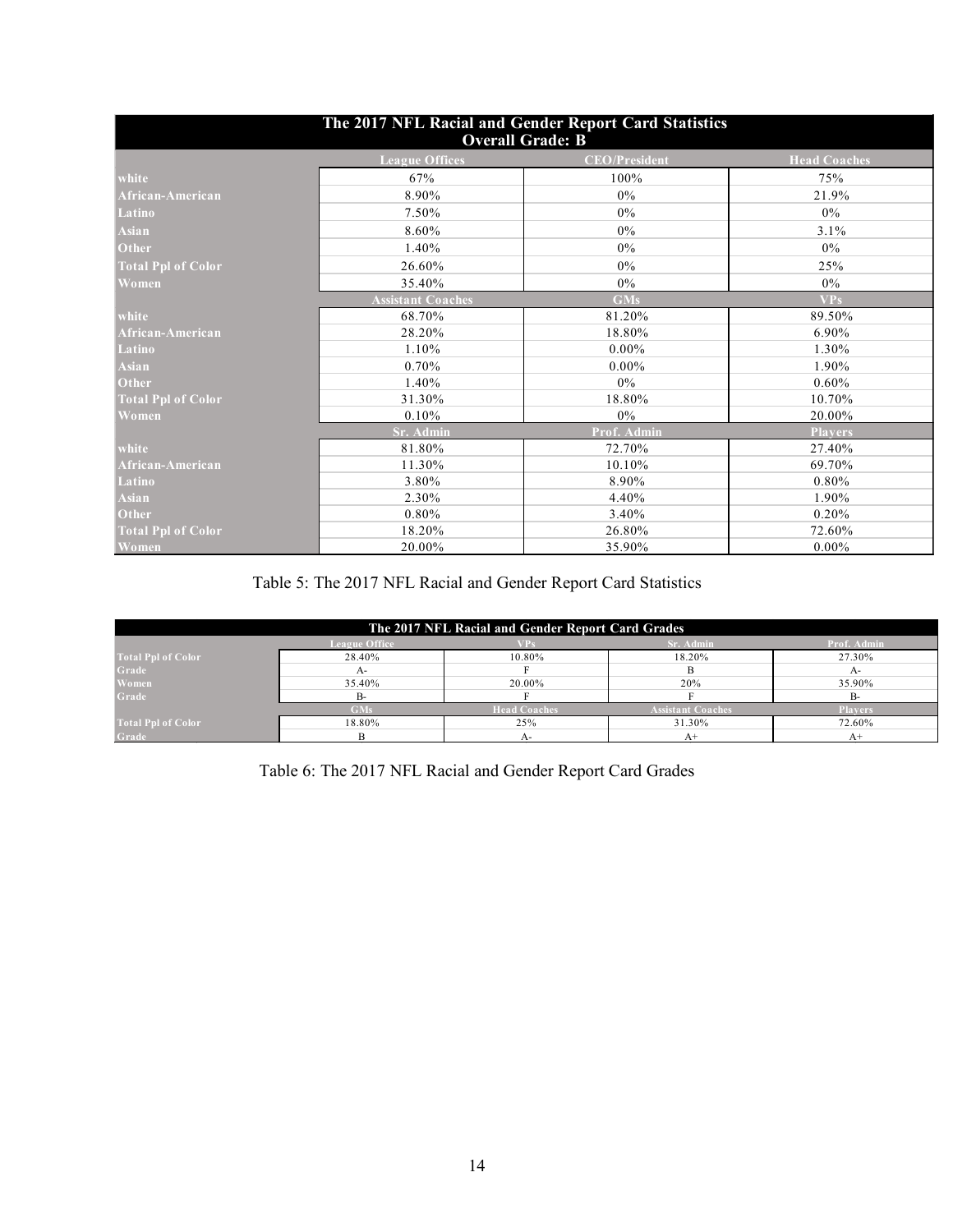## **The 2017 Women's National Basketball Association Racial and Gender Report Card**

by Richard Lapchick with Tynelle Taylor-Chase published on November 15, 2017

#### **EXECUTIVE SUMMARY**

The WNBA has been the industry leader for racial and gender hiring practices. Since the WNBA's inaugural season, it has held that position throughout the history of the Racial and Gender Report Cards (RGRC). In the 2017 Report, the WNBA accumulated 93.7 points for a combined grade of an **A** for race and gender. The WNBA earned an **A+** for race and an A for gender in the 2017 WNBA Racial and Gender Report Card issued on November 15, 2017 by The Institute for Diversity and Ethics in Sport (TIDES) at the University of Central Florida.

This was the 13th consecutive year that the WNBA has received at least **A**s for its overall race, gender and combined grades. The WNBA had 95.1 points for racial hiring practices and 92.4 points for gender hiring practices in 2017.

The WNBA received an **A+** for gender in five categories including head coaches, assistant coaches, general managers, head trainers and the WNBA League Office. The professional team administrators' category followed closely with a grade of **B+**, while the WNBA received a grade of **C-** in both team vice presidents and team senior administration. The WNBA received at least an **A-** for race in all categories except for team vice presidents, and senior team administrators.

Richard Lapchick, the director of TIDES and primary author of the report, said, "The WNBA continues to lead the way in terms of racial and gender diversity amongst all professional leagues. The WNBA again received the highest number of **A**'s as well as the lowest number of grades below an **A** in all categories compared to men's professional leagues. The NBA was the only men's league that was comparable with an **A** for racial hiring practices and a **B** for gender hiring practices in the 2017 NBA RGRC. More specifically, the WNBA experienced increases in a large majority of the categories, with the most notable increases occurring in the racial hiring of head coaches and staff at the WNBA League Office. The percentage of women with majority ownership of WNBA teams also experienced an increase.

Furthermore, despite a steady decline in the percentage of women in senior team administrator positions in previous years, the category experienced its first increase since 2012 with women occupying 27.7 percent of these positions, up 4 percent from last year.

However, in spite of the continued success with long-term high grades, there were some notable declines, including the significant decrease in the percentage of women employed in WNBA League Office positions by 15.6 percentage points. Despite this decline, the WNBA League Office category received an **A+** for having 51.2% people of color occupying positions at this level. The WNBA also experienced a decline in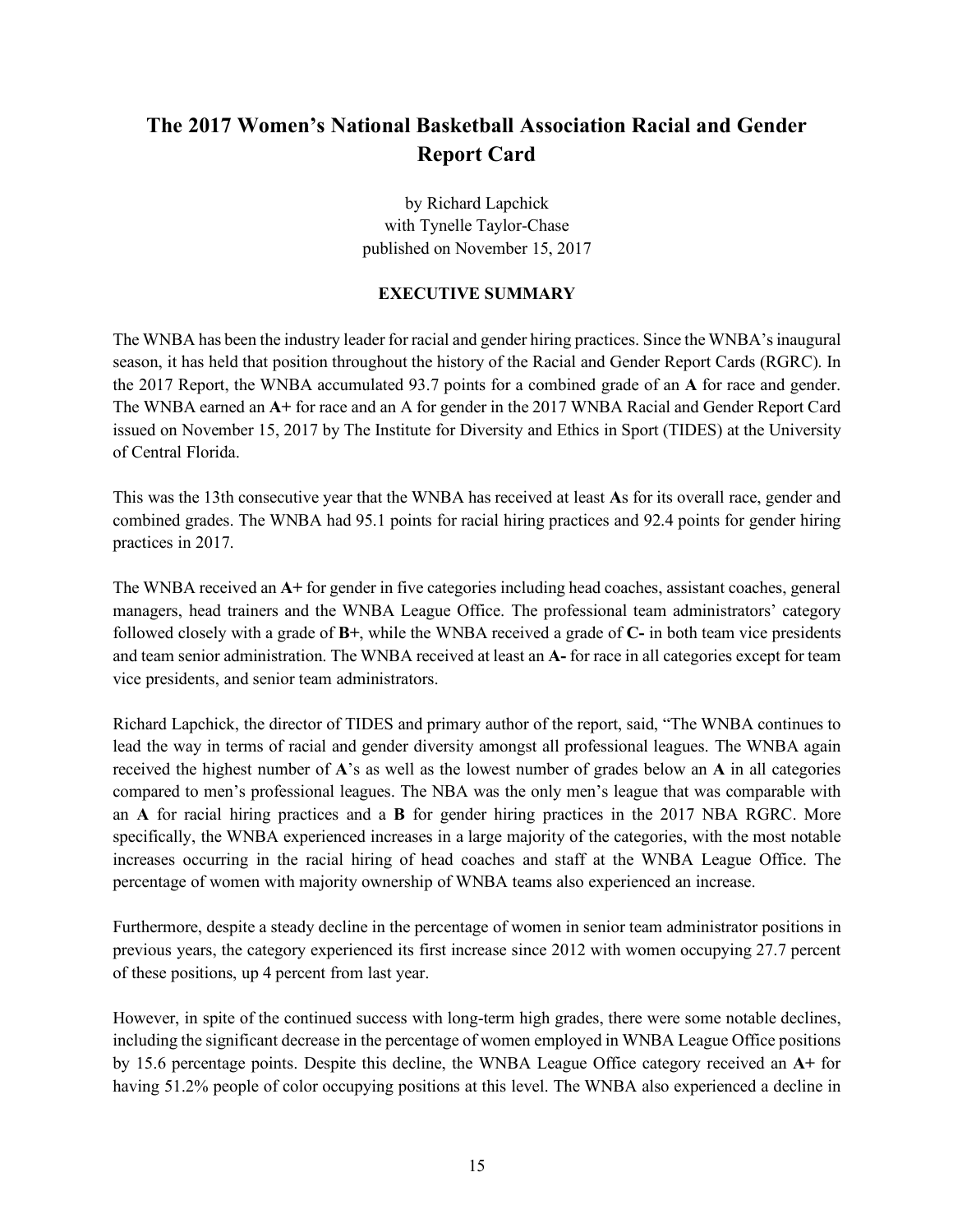the percentage of professional team administrators falling 7.1 percentage points below the findings of 2016."

Annually, the Report Card asks, "Are we playing fair when it comes to sports? Does everyone, regardless of race or gender, have a chance to score a basket and run the team?" The answer for the WNBA was a resounding "yes" and continues to be the best record in professional sports.

The WNBA closely followed by the NBA is the most diverse league in professional sports with 38.8 percent of all professional positions being held by women and 26.1 percent of all positions being held by people of color. There are 39 women and 16 people of color serving as vice presidents in the WNBA team front offices. Assistant coaches accounted for the highest percentage of any major category in the Report Card of women at 61.5 percent and people of color at 54 percent, an increase of 5 percent and 6 percent from 2016, respectively.

Using data from the 2017 season provided by the WNBA, the Institute conducted an analysis of the racial breakdown of the players. In addition, the Report includes a racial and gender breakdown of the management in the WNBA League Office and at the team level, top team management, general managers, head coaches, assistant coaches, senior team administration, professional team administration, physicians and head trainers.

The WNBA Racial and Gender Report Card is the fourth report issued in 2017 after the releases of the reports on Major League Baseball, National Basketball Association, and National Football League. Listing of professional owners, general managers and head coaches were updated as of May 13, 2017, the beginning of the 2017 season. Other entries and listings were updated as of November 1, 2017. Grades were calculated according to the reporting periods noted herein.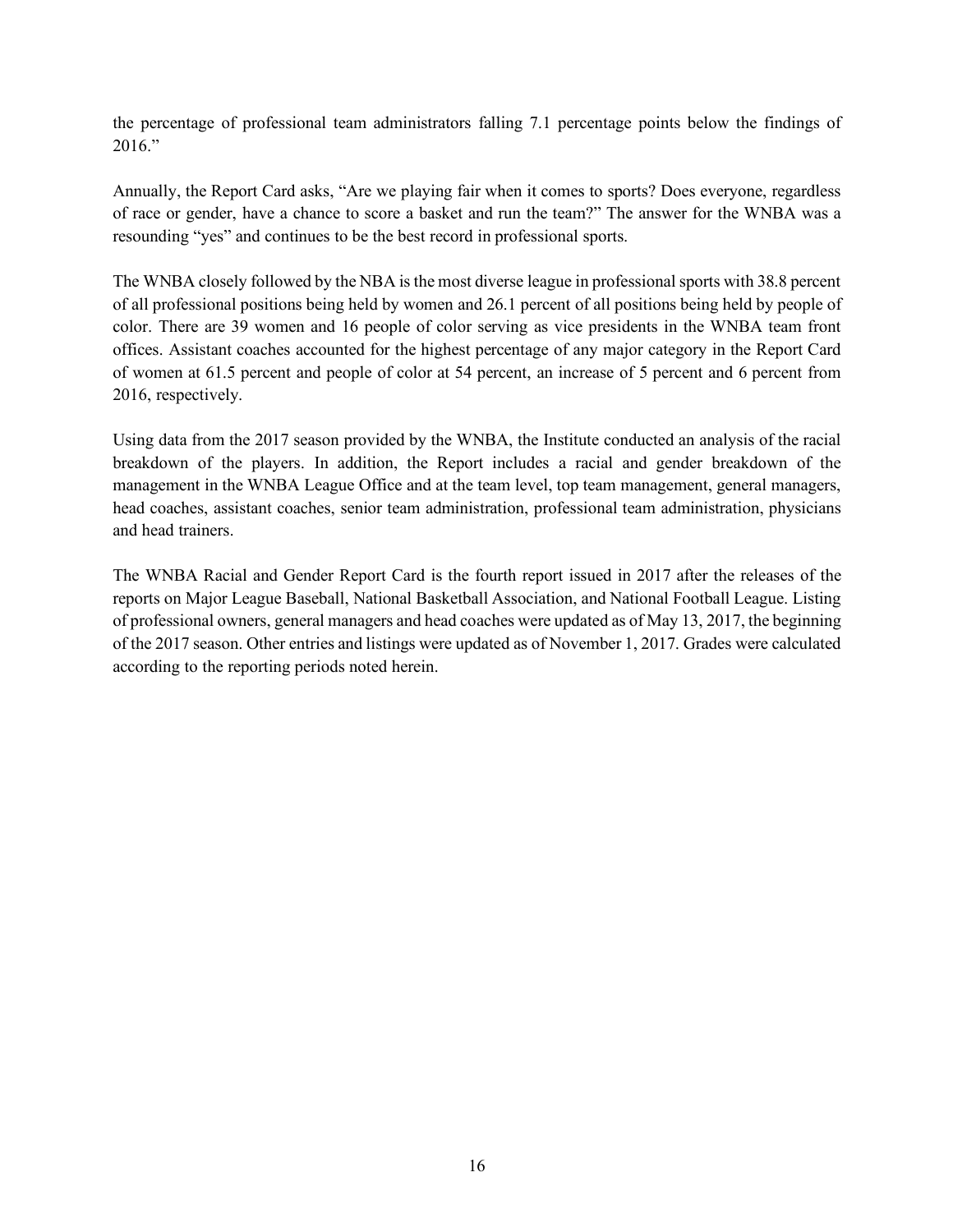| The 2017 WNBA Racial and Gender Report Card Statistics<br><b>Overall Grade: A</b> |                          |                   |                     |  |  |
|-----------------------------------------------------------------------------------|--------------------------|-------------------|---------------------|--|--|
|                                                                                   | <b>League Offices</b>    | President's/CEO's | <b>Head Coaches</b> |  |  |
| white                                                                             | 49%                      | 81.3%             | 58.3%               |  |  |
| African-American                                                                  | 36%                      | 18.8%             | 41.7%               |  |  |
| Latino                                                                            | 8%                       | $0.0\%$           | 0%                  |  |  |
| Asian                                                                             | $0\%$                    | $0.0\%$           | $0\%$               |  |  |
| Other                                                                             | 8%                       | $0.0\%$           | 0%                  |  |  |
| <b>Total Ppl of Color</b>                                                         | 52%                      | 18.8%             | 41.7%               |  |  |
| Women,                                                                            | 54%                      | 31.3%             | 50.0%               |  |  |
|                                                                                   | <b>Assistant Coaches</b> | <b>GMs</b>        | <b>VPs</b>          |  |  |
| white                                                                             | 46.2%                    | 72.7%             | 87.9%               |  |  |
| African-American                                                                  | 53.8%                    | 27.3%             | 10.7%               |  |  |
| Latino                                                                            | $0.0\%$                  | $0.0\%$           | $0.8\%$             |  |  |
| Asian                                                                             | $0.0\%$                  | $0.0\%$           | $0.0\%$             |  |  |
| Other                                                                             | $0.0\%$                  | $0.0\%$           | $0.0\%$             |  |  |
| <b>Total Ppl of Color</b>                                                         | 53.8%                    | 27.3%             | 11.5%               |  |  |
| Women                                                                             | 61.5%                    | 54.5%             | 29.5%               |  |  |
|                                                                                   | <b>Sr. Admin</b>         | Prof. Admin       | <b>Players</b>      |  |  |
| white                                                                             | 76.2%                    | 73.3%             | 14.6%               |  |  |
| African-American                                                                  | 20.0%                    | 15.0%             | 76.4%               |  |  |
| Latino                                                                            | 2.3%                     | $7.0\%$           | 2.8%                |  |  |
| $\overline{A}$ sian                                                               | $0.8\%$                  | 4.4%              | 0.7%                |  |  |
| Other                                                                             | $0.8\%$                  | 0.4%              | 5.6%                |  |  |
| <b>Total Ppl of Color</b>                                                         | 23.9%                    | 26.8%             | 85.5%               |  |  |
| Women                                                                             | 27.7%                    | 41.2%             | 100.00%             |  |  |

Table 7: The 2017 WNBA Racial and Gender Report Card Statistics

| The 2017 WNBA Racial and Gender Report Card Grades           |                                                                          |       |       |             |  |  |  |  |
|--------------------------------------------------------------|--------------------------------------------------------------------------|-------|-------|-------------|--|--|--|--|
| Prof. Admin<br><b>Sr. Admin</b><br><b>League Offs</b><br>VPs |                                                                          |       |       |             |  |  |  |  |
| <b>Total Ppl of Color</b>                                    | 52%                                                                      | 11.5% | 23.9% | 26.8%       |  |  |  |  |
| Grade                                                        | $A+$                                                                     | $D+$  | $B+$  | А-          |  |  |  |  |
| Women                                                        | 54%                                                                      | 29.5% | 27.7% | 41.2%       |  |  |  |  |
| Grade                                                        | $A+$                                                                     |       | $D+$  | $_{\rm B+}$ |  |  |  |  |
|                                                              | <b>Assistant Coaches</b><br><b>Head Coaches</b><br>GMs<br><b>Players</b> |       |       |             |  |  |  |  |
| <b>Total Ppl of Color</b>                                    | 27.3%                                                                    | 41.7% | 53.8% | 85.5%       |  |  |  |  |
| Grade                                                        | A-                                                                       |       | $A^+$ |             |  |  |  |  |

Table 8: The 2017 WNBA Racial and Gender Report Card Grades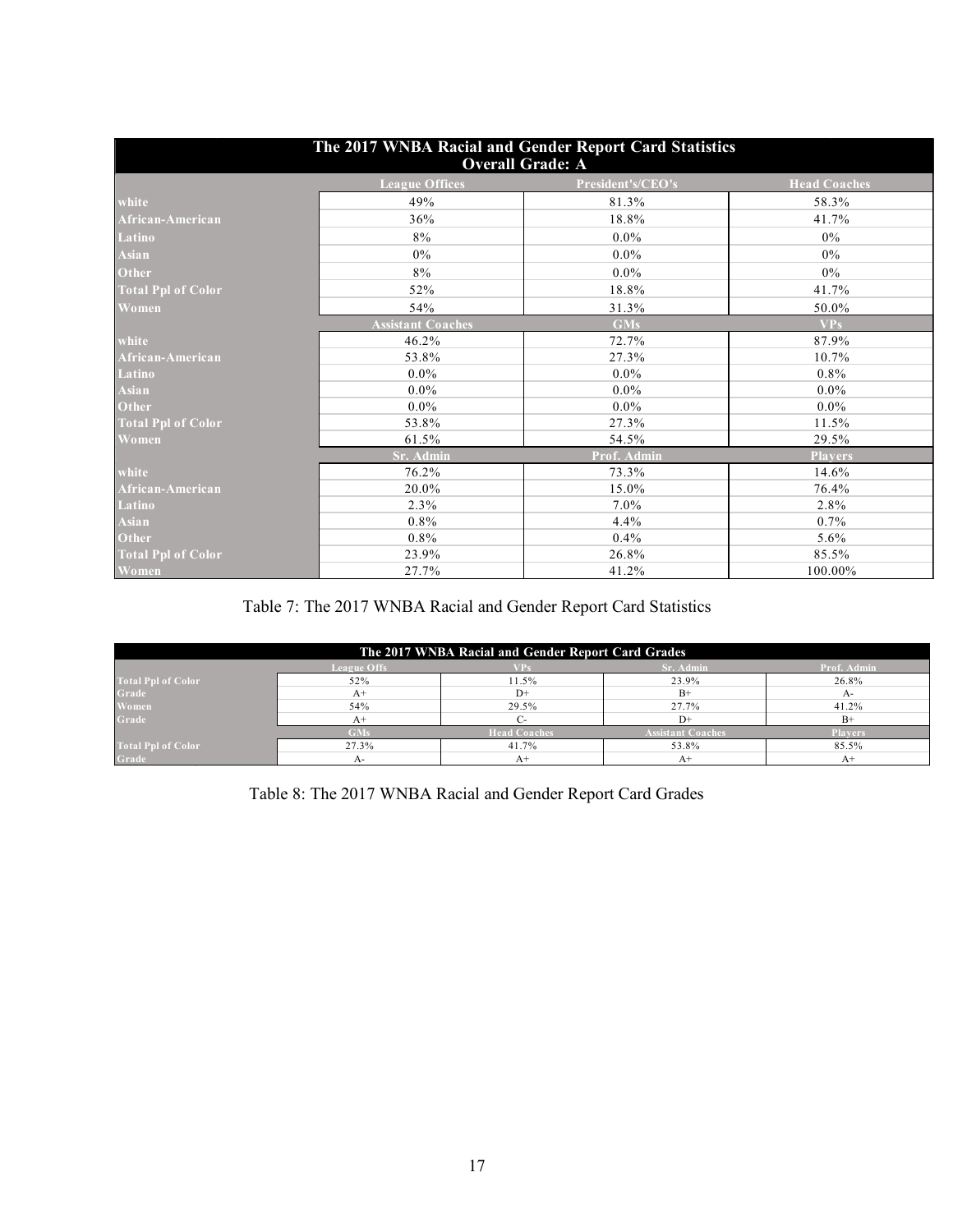## **The 2017 Racial and Gender Report Card: Major League Soccer**

by Richard Lapchick with Abdul Bello-Malabu published December 14th, 2017

#### **EXECUTIVE SUMMARY**

**Orlando, FL –December 14th, 2017** Major League Soccer earned a **B+** for racial hiring practices and a **C+** for gender hiring practices in the 2017 MLS Racial and Gender Report Card (RGRC) issued on December 14, 2017 by the Institute for Diversity and Ethics in Sport (TIDES) at the University of Central Florida This represented a slight decline from the previous year for MLS both their racial and gender hiring practices resulting in a B overall grade. The decreases were largely a result of a new grading scale that better represented America's changing demographics.

For its racial hiring practices, MLS earned 88.2 points, decreasing 0.3 percentage points from 88.5 in 2016. In 2017 MLS earned 78.8 points down from 81.0 points in 2016 for gender hiring practices. The **B+** was the same letter grade as in 2016 for racial hiring practices.

MLS earned a combined grade of a **B** with 83.5 points in 2017, decreasing by 1.2 percentage points from 84.7 in 2016 when the MLS RGRC overall grade was a **B+**.

For racial hiring practices, the MLS earned an **A+** for the League Office and players, an **A-** for assistant coaches, a **B+** for team professional administration, and a **B** for head coaches and general managers. However, MLS received **D** for team senior administration which decreased significantly from the **B** in 2016. For gender hiring practices, the MLS received a **B+** for league office employees while team professional administration received a **C+**. There was a significant drop for gender in senior team administration where the MLS dropped from a **C-** in 2016 to a **D+** in 2017.

MLS earned an **A+** for its outstanding diversity initiatives for the ninth consecutive season.

Richard Lapchick, principal author of the study and director of TIDES, said, "Major League Soccer's 2017 Racial and Gender Report Card displays strong performance regarding racial and gender hiring practices overall. Although MLS's gender grade dropped it is a result of our new grading scale as the percentage of women in the league office, team senior administration and professional administration positions improved. Also, the league scored well for racial hiring practices falling only 0.3 percentage points despite our new grading scale. The League's weakest area with great need for improvement is in team senior administrative positions where MLS teams earned a **D** for race and a **D+** for gender hiring.

Commissioner Don Garber's MLS League Office once again performed strongly with an **A+** in racial hiring and a **B+** in gender hiring. The teams need to follow the League's example more closely."

Using data from the 2017 season, TIDES conducted an analysis of the racial composition of teams and coaches. In addition, The Report Card included a racial and gender breakdown of management in the MLS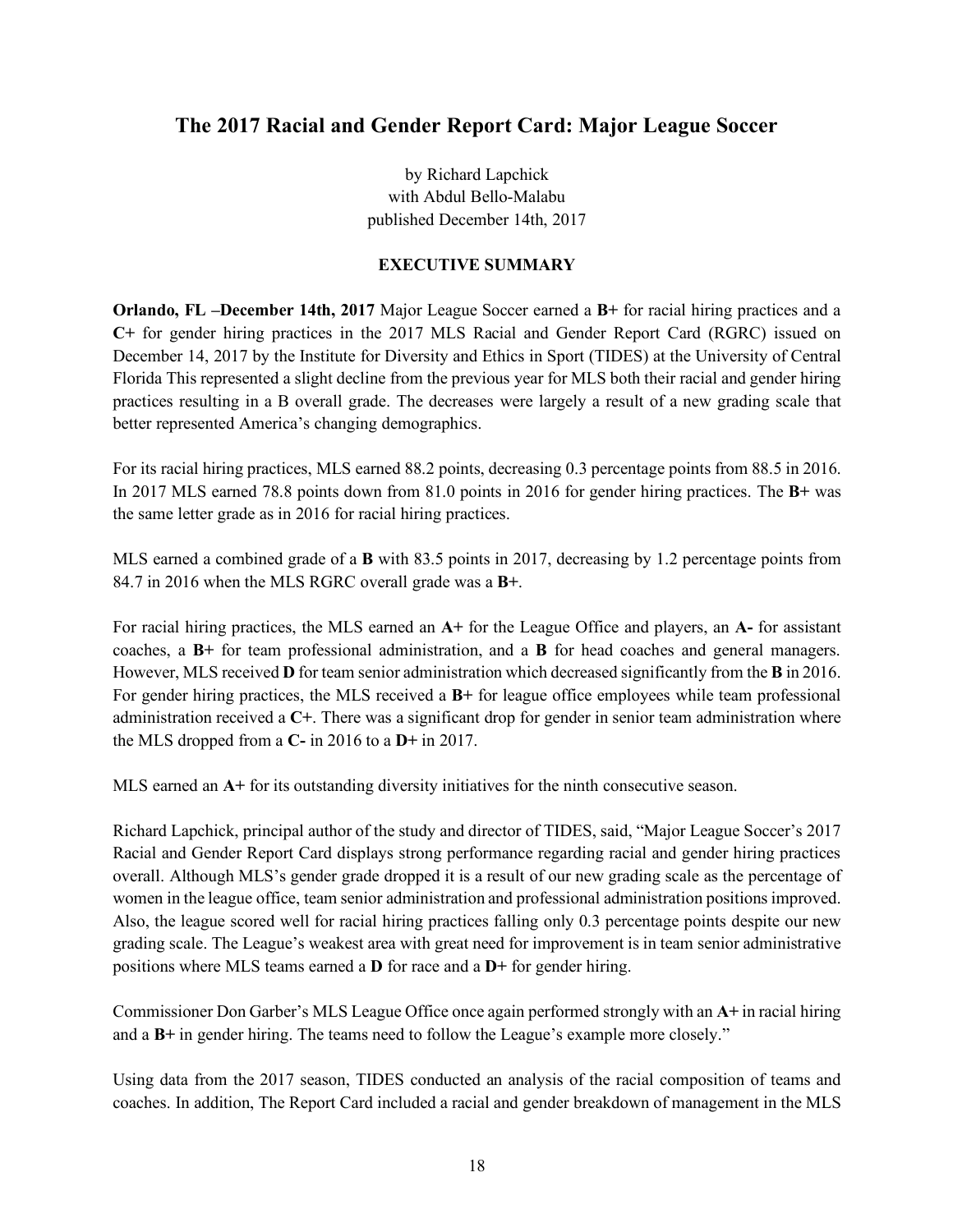League Office and at various levels within each MLS franchise such as: top management, team senior administration, team professional administration, physicians, and athletic trainers. The listing of owners, head coaches, and general managers for the 2017 Report Card is updated through November 3, 2017. All numerical data and the grades reflected information published in official team literature at the beginning of the 2017 season. The League Office provided all data pertaining to the MLS League Office.

The Report Card asks, "Are we playing fair when it comes to sports? Does everyone, regardless of race or gender, have a chance to score a goal or operate the business of professional soccer?"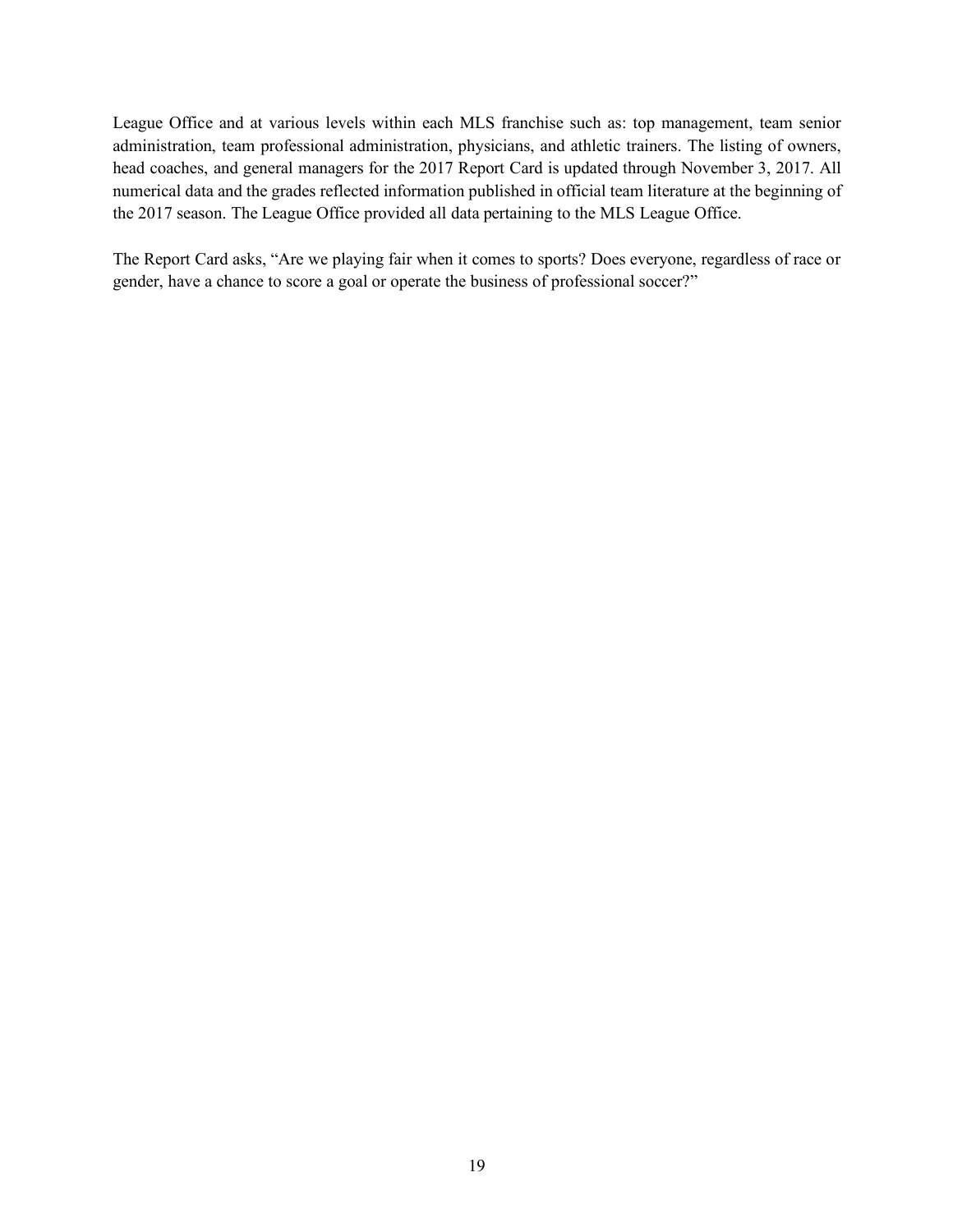| The 2017 MLS Racial and Gender Report Card Statistics<br><b>Overall Grade: B</b> |                          |                   |                     |  |  |  |
|----------------------------------------------------------------------------------|--------------------------|-------------------|---------------------|--|--|--|
|                                                                                  | <b>League Offices</b>    | President's/CEO's | <b>Head Coaches</b> |  |  |  |
| white                                                                            | 63.3%                    | 96.8%             | 81.8%               |  |  |  |
| African-American                                                                 | $5.6\%$                  | $0.0\%$           | $0.0\%$             |  |  |  |
| Latino                                                                           | 21.3%                    | $3.2\%$           | 13.6%               |  |  |  |
| <b>Asian</b>                                                                     | 4.9%                     | $0.0\%$           | $0.0\%$             |  |  |  |
| <b>Other</b>                                                                     | 4.9%                     | $0.0\%$           | 4.5%                |  |  |  |
| <b>Total Ppl of Color</b>                                                        | 36.7%                    | $3.2\%$           | 18.2%               |  |  |  |
| Women                                                                            | 39.0%                    | $0.0\%$           | $0.0\%$             |  |  |  |
|                                                                                  | <b>Assistant Coaches</b> | <b>GMs</b>        | <b>VPs</b>          |  |  |  |
| white                                                                            | 74.1%                    | 81.8%             | 91.6%               |  |  |  |
| African-American                                                                 | 3.5%                     | 4.5%              | 2.3%                |  |  |  |
| Latino                                                                           | 16.5%                    | 13.6%             | 3.8%                |  |  |  |
| <b>Asian</b>                                                                     | $0.0\%$                  | $0.0\%$           | 1.5%                |  |  |  |
| <b>Other</b>                                                                     | 5.9%                     | $0.0\%$           | $0.8\%$             |  |  |  |
| <b>Total Ppl of Color</b>                                                        | 25.9%                    | 18.2%             | 8.4%                |  |  |  |
| Women                                                                            | $0.0\%$                  | $0.0\%$           | 22.1%               |  |  |  |
|                                                                                  | Sr. Admin                | Prof. Admin       | <b>Players</b>      |  |  |  |
| white                                                                            | 88.6%                    | 78.9%             | 46.2%               |  |  |  |
| African-American                                                                 | 1.5%                     | $3.9\%$           | 10.5%               |  |  |  |
| Latino                                                                           | $6.6\%$                  | 13.8%             | 25.1%               |  |  |  |
| Asian                                                                            | 1.5%                     | 1.8%              | $0.5\%$             |  |  |  |
| Other                                                                            | 1.8%                     | $1.6\%$           | 17.7%               |  |  |  |
| <b>Total Ppl of Color</b>                                                        | 11.4%                    | 21.1%             | 53.8%               |  |  |  |
| Women                                                                            | 26.2%                    | 32.4%             | 46.2%               |  |  |  |

Table 9: The 2017 MLS Racial and Gender Report Card Statistics

| The 2017 MLS Racial and Gender Report Card Grades |                                                              |                     |                          |                |  |  |  |  |  |
|---------------------------------------------------|--------------------------------------------------------------|---------------------|--------------------------|----------------|--|--|--|--|--|
|                                                   | Sr. Admin<br>Prof. Admin<br><b>League Offs</b><br><b>VPs</b> |                     |                          |                |  |  |  |  |  |
| <b>Total Ppl of Color</b>                         | 36.7%                                                        | 8.4%                | 11.4%                    | 21.1%          |  |  |  |  |  |
| Grade                                             | $A+$                                                         |                     |                          | $B+$           |  |  |  |  |  |
| <b>Women</b>                                      | 39.00%                                                       | 22.1%               | 26%                      | 32.40%         |  |  |  |  |  |
| Grade                                             | $B+$                                                         |                     | $D+$                     |                |  |  |  |  |  |
|                                                   | <b>GMs</b>                                                   | <b>Head Coaches</b> | <b>Assistant Coaches</b> | <b>Players</b> |  |  |  |  |  |
| <b>Total Ppl</b> of Color                         | 18.2%                                                        | 18.2%               | 25.9%                    | 53.8%          |  |  |  |  |  |
| Grade                                             |                                                              |                     |                          |                |  |  |  |  |  |

Table 10: The 2017 MLS Racial and Gender Report Card Grades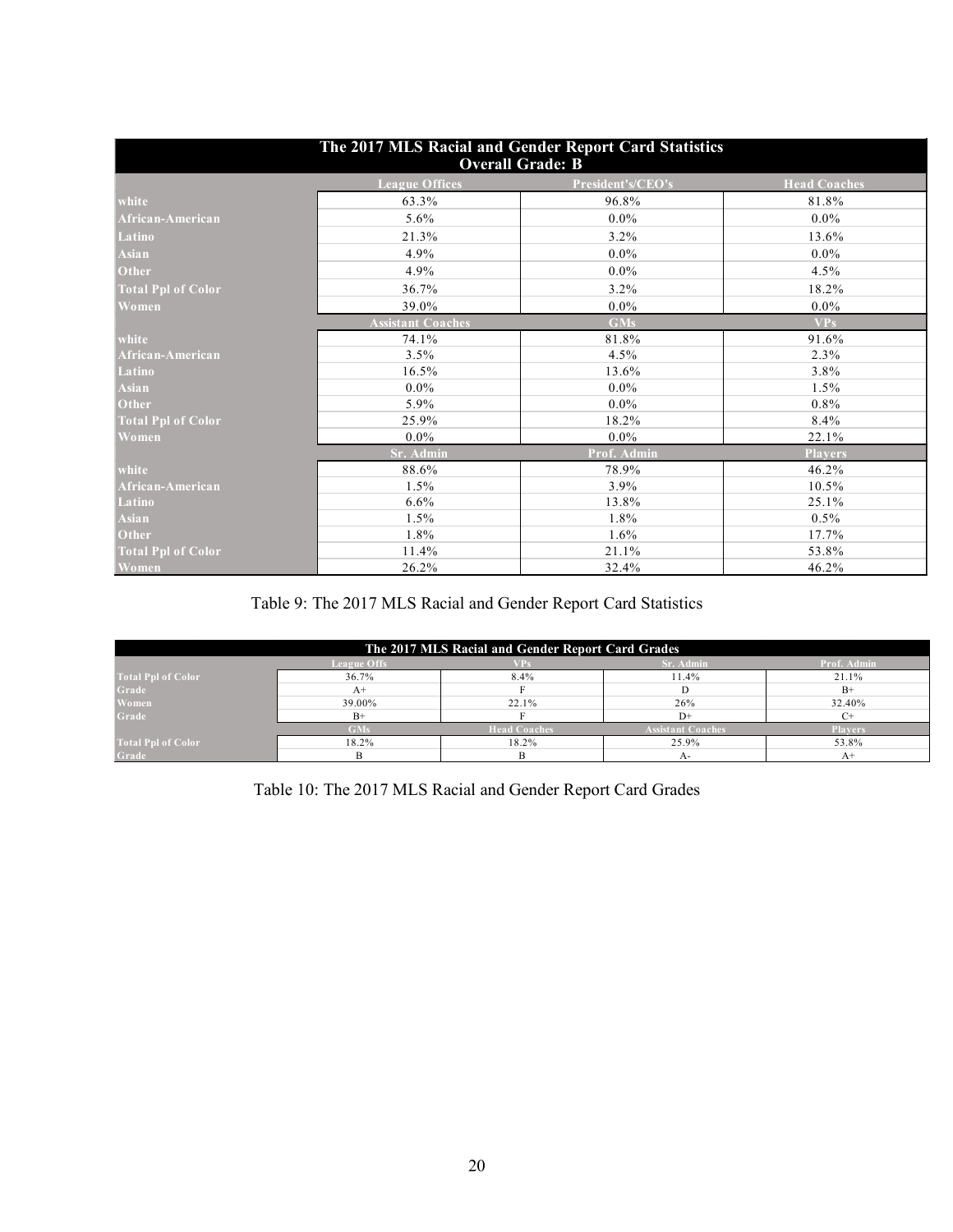## **The 2017 Racial and Gender Report Card: College Sport**

by Richard Lapchick with Alexis Feller, Ashleigh Boyd, Brett Estrella, Chevelle Lee, and Nataliya Bredikhina Published February 28, 2018

#### **EXECUTIVE SUMMARY**

The 2017 College Sport Racial and Gender Report Card (CSRGRC) was issued on February 28, 2018 by The Institute for Diversity and Ethics in Sport (TIDES) at the University of Central Florida (UCF). The report showed the record of the National Collegiate Athletic Association and its member institutions for gender hiring practices, racial hiring practices, and the combined grade.

College Sport received a **C+** for racial hiring practices by earning 78.3 points, a decrease from 78.5 points in the 2016 CSRGRC. College Sport received a **C+** for gender hiring practices by earning 75.1 points, up from 73.5 points in the 2016 CSRGRC. The combined grade for the 2017 CSRGRC was a **C+** with 76.7 points, up from an overall **C+** with 76.0 points in 2016. This was the lowest combined grade of all the Racial and Gender Report Cards for the second year in a row. College sport was the only area covered to have below a **B** for racial hiring practices.

Richard Lapchick, the Director of TIDES and the primary author of the CSRGRC, said, "College Sport, which has had difficulty increasing opportunities for women and people of color, faced further challenges in this reporting period as it experienced a decrease in racial hiring. College sport still had the lowest grade for racial hiring practices and gender hiring practices among all of the college and professional sports covered by the respective Racial and Gender Report Cards. The only area covered in the RGRC which had high grades was the NCAA Headquarters. The NCAA had a **B+** for race in senior leadership in 2017 which is up from a **B** in 2016. The grade for race in professional positions remained at a **B**. The organization also received an **A+** for gender in both of those respective areas which marked a large improvement as gender for senior positions jumped from an **A-** in 2016. Our athletic departments need to catch up to the NCAA. It is hardly perfect (for race, less than 20 percent of the two categories for race were people of color) but it is far ahead of its member institutions."

Last year, in 2016, the grading scale changed as indicated at the end of this section. Lapchick added that, "While there was some improvement for women as athletic administrators in all three Divisions, it was negatively balanced by the fact that in the 46th year after the passage of Title IX, more than 60 percent of all women's teams are still coached by men."

Lapchick noted, "Opportunities for coaches of color continued to be a significant area of concern in all divisions. For the 2017 season, 86.5 percent of Division I, 87.8 percent of Division II and 91.6 percent of Division III men's coaches were white. On the women's side, whites held 84.5 percent, 86.8 percent and 91.0 percent in Divisions I, II, and III, respectively.

Opportunity for African-Americans as head coaches in Division I continued to be poor in 2016-17. African-Americans held 7.6 percent, 4.4 percent, and 5.0 percent of the men's head coaching positions in Divisions I, II, and III, respectively. Comparing those figures to 2015-2016, African-Americans coaching men's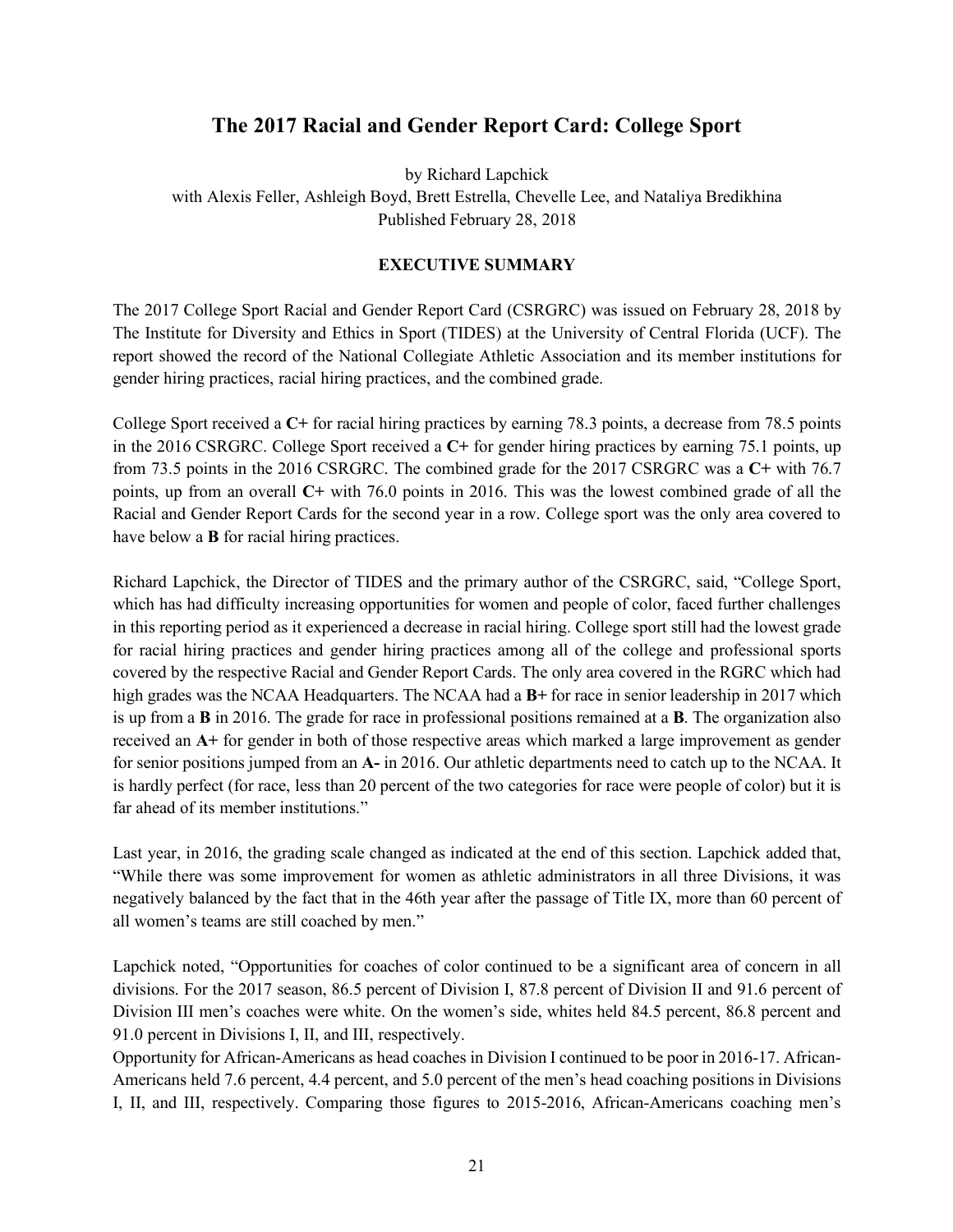teams decreased by 0.1 percentage point in Division I, increased by 0.1 percentage in Division II, and increased by 0.3 percentage point in Division III.

whites made up 84.2 percent, 91.4 percent, and 94.5 percent of basketball, football, and baseball head coaching positions, respectively, in all divisions combined during 2016-2017.

In men's Division I basketball, 22.3 percent of all head coaches were African-American, which was up 1.5 percentage points from the 20.8 percent reported in the 2015-2016 season. That is down 2.9 percentage points from the all-time high of 25.2 percent reported in the 2005-2006 season. In all, 25.0 percent of the Division I men's basketball coaches were coaches of color which is 1.8 percent more than in 2016.This remains a major area of concern when reviewing the Racial and Gender Report Card.

For Division I women's basketball, African-American women head coaches held 11.4 percent of the positions in 2016-2017 and African-American men held 4.6 percent of the positions in 2016-2017 for a combined percentage of 16.0 percent. This was a decrease from the 16.8 percent reported in 2015- 2016. As in other sports, the 11.4 percent African-American women head coaches stood in stark contrast to the 43.4 percent of the African-American women student-athletes who played basketball.

Only 7.2 percent of Division I head baseball coaches were people of color.

African-Americans were so unrepresented as head coaches in Division III, that the percentage of women coaching men's teams was higher than the percentage of African-Americans coaching men's teams (6.2 percent vs. 5.0 percent)."

The number of head football coaches of color at the FBS level increased from 17 in 2016 to 18 in 2017. 86.9 percent of head coaches were white men.

The 2013 report was the first to include a gender grade for all Division I head coaches for men's teams and Division I head coaches for men's basketball. While it has been common practice for men to coach women's teams, it is rare for a woman to coach a men's team. This was accounted for in the grades for coaching for the first time in the CSRGRC after feedback on our reports in 2013 from scholar and activist Molly Arenberg.

Women held only 39.8 percent of the head coaching jobs of women's teams in Division I, 35.3 percent in Division II and 44.4 percent in Division III. Women held 46.3 percent, 48.4 percent, and 51.8 percent of assistant coaching positions of women's teams in Divisions I, II, and III, respectively.

whites held the overwhelming percent of the decision-making athletics director positions during the 2016- 2017 year at 86.1 percent, 87.4 percent, and 93.4 percent in Divisions I, II, and III, respectively. Women made up only 11.2 percent of Division I athletics directors, an increase from 9.8 in 2015-2016.

The 2017 report notes ten women and two people of color as conference commissioners in all of Division I. This indicates some progress for gender hiring in this male-dominated position. However, there was only one female commissioner and no commissioners of color in the FBS.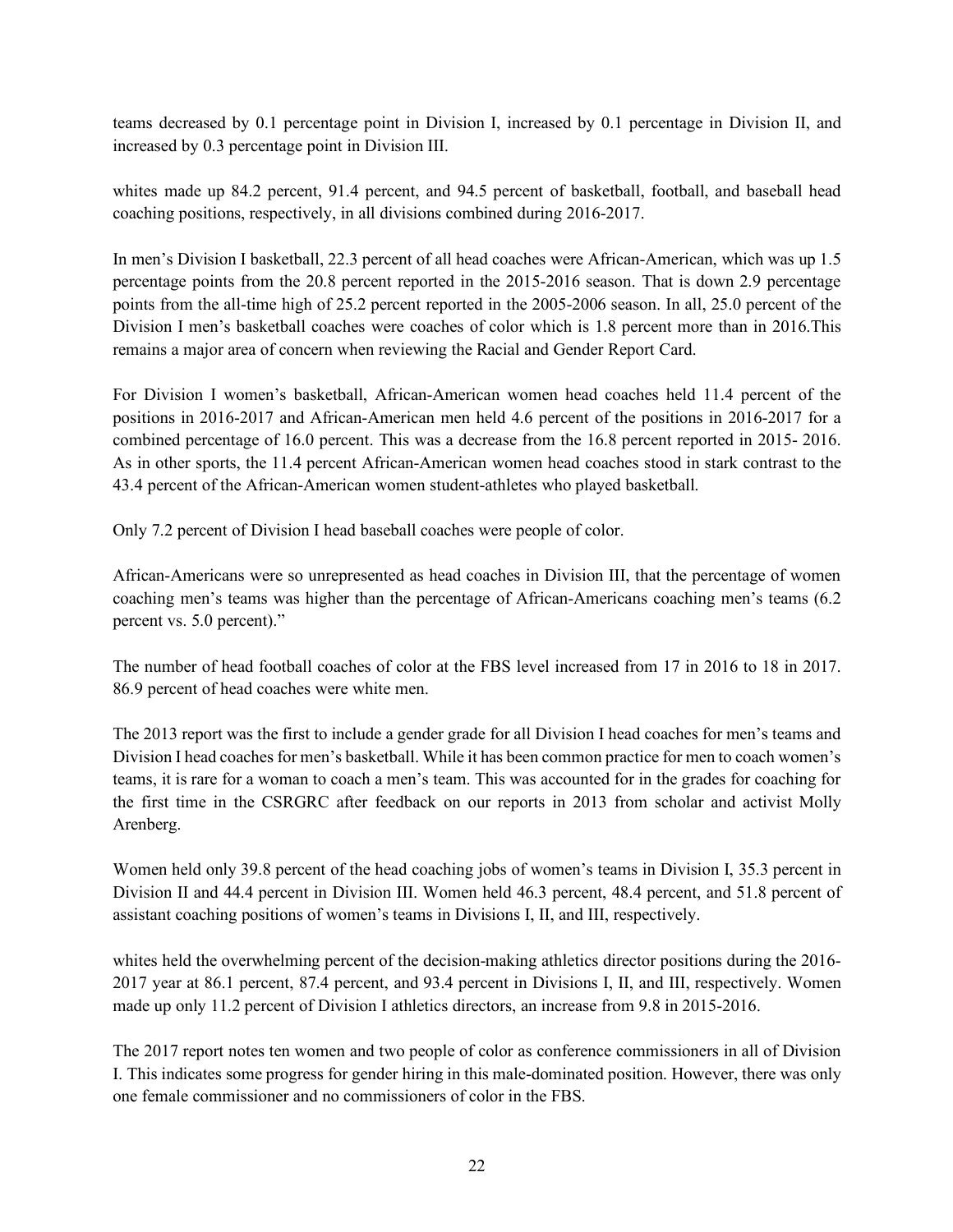Every year, the NCAA releases a new NCAA Race and Gender Demographics of NCAA Member Conferences Personnel Report and NCAA Race and Gender Demographics of NCAA Member Institutions Athletic Personnel Report. These reports were used to examine the racial and gender demographics of NCAA head and assistant coaches, athletics directors, associate and assistant athletics directors, senior woman administrators, academic advisors, compliance coordinators and managers for business development, fundraising, facilities, marketing, ticket sales, media relations and an array of assistants and support staff.

The 2017 Report Card featured updated racial and gender personnel data at the NCAA headquarters as well as for university presidents, athletics directors, head football coaches, football coordinators and faculty athletics representatives at the 130 institutions in the Division I Football Bowl Subdivision (FBS). In addition, this year's report card updated the sections pertaining to conference commissioners and NCAA student-athletes throughout all athletic divisions. The data utilized to update the 2017 Report Card sections were collected from several sources, including the NCAA website's Race and Gender Demographics Search Database, the Division I Campus Leadership Study published by TIDES in November 2017 titled The 2017 DI FBS Leadership College Racial and Gender Report Card: Collegiate Athletic Leadership Gets a D+ as it is Still Dominated by White Men, self-reported demographic data on NCAA Headquarters personnel for the fiscal year 2016-2017, and information contained in previous studies by TIDES. In all cases regarding employment in college athletics, the data reported throughout the 2017 College Sport Racial and Gender Report Card excluded Historically Black Colleges and Universities (HBCUs).

Lapchick noted that, "There are far more career prospects in college sport than professional sport. There are more jobs. Thus, it is even more important for us to create expanded opportunities in college sport for women and people of color. We need new ways to open the hiring process for women and people of color."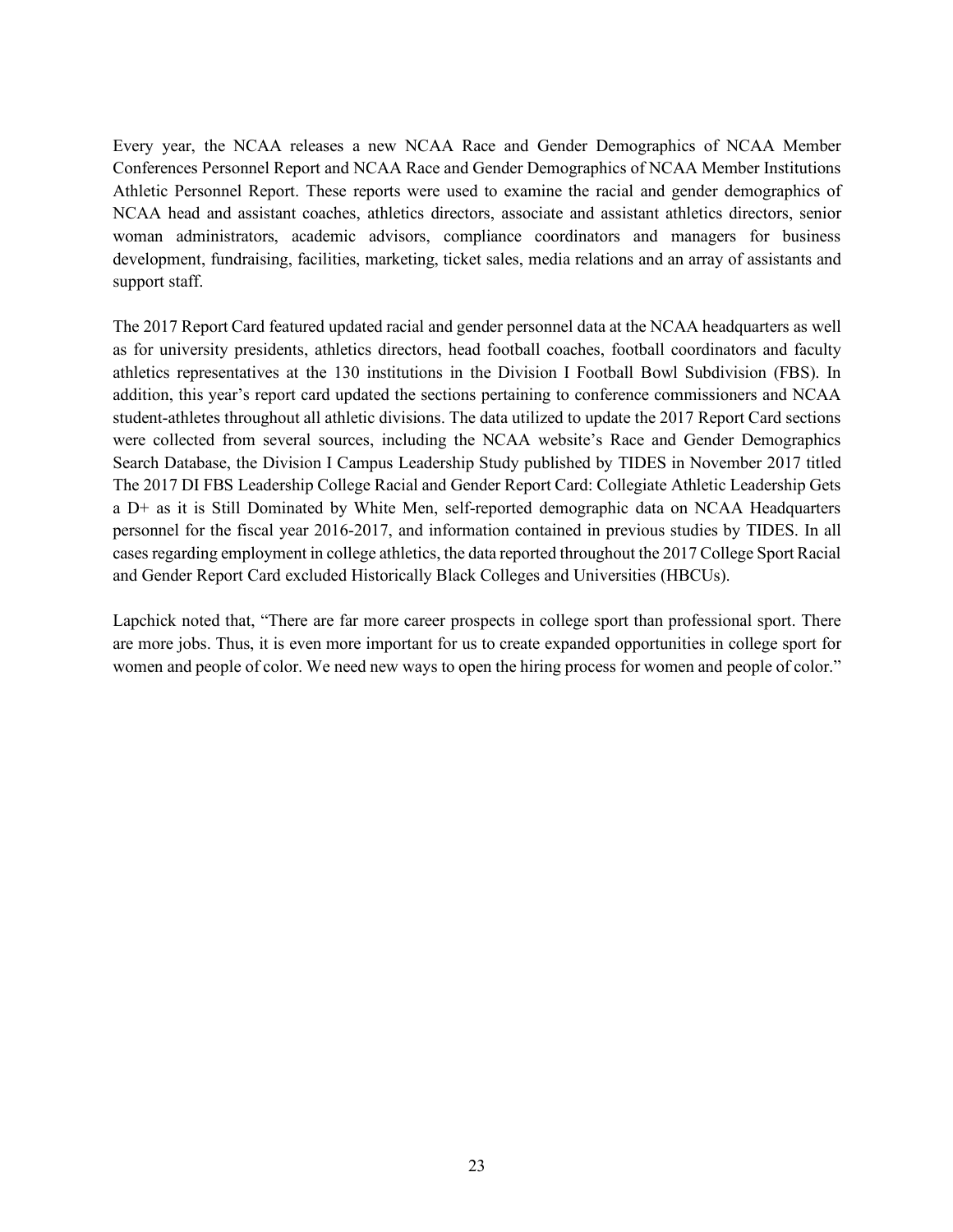| The 2017 College Sport Racial and Gender Report Card Statistics<br><b>Overall Grade: C+</b> |                         |                            |                          |                         |                     |                                       |
|---------------------------------------------------------------------------------------------|-------------------------|----------------------------|--------------------------|-------------------------|---------------------|---------------------------------------|
|                                                                                             | <b>D1 Conference</b>    | <b>NCAA Senior</b>         | <b>NCAA Professional</b> | <b>Head Coaches</b>     | <b>Head Coaches</b> | <b>Head Coaches</b>                   |
|                                                                                             | <b>Commissioners</b>    | Leadership                 | <b>Administrators</b>    | <b>D1 Mens Teams</b>    | D1 Women's          | <b>D1</b> Football                    |
| white                                                                                       | 66.6%                   | 75.0%                      | 80.9%                    | 86.5%                   | 84.5%               | 88.0%                                 |
| African-American                                                                            | 3.3%                    | 25.0%                      | 13.1%                    | 7.6%                    | 7.5%                | 7.7%                                  |
| Latino                                                                                      | $0.0\%$                 | $0.0\%$                    | 1.9%                     | $2.0\%$                 | 2.3%                | 0.4%                                  |
| <b>Asian</b>                                                                                | 3.3%                    | $0.0\%$                    | 2.2%                     | $0.8\%$                 | 1.8%                | $0.9\%$                               |
| Other                                                                                       | 0.0%                    | $0.0\%$                    | 1.9%                     | 3.1%                    | 3.8%                | 0.9%                                  |
| <b>Total Ppl of Color</b>                                                                   | 6.6%                    | 25.0%                      | 19.1%                    | 13.5%                   | 15.4%               | 12.1%                                 |
| Women                                                                                       | 26.6%                   | 31.3%                      | 50.6%                    | 3.7%                    | 39.8%               | $0.0\%$                               |
|                                                                                             | <b>Head Coaches D1</b>  | <b>Head Coaches D1</b>     | <b>Asst. Coaches D1</b>  | <b>Asst. Coaches D1</b> | <b>D1</b> Athletic  | D1 Associate                          |
|                                                                                             | <b>Men's Basketball</b> | <b>Women's Basketball</b>  | <b>Men's Teams</b>       | <b>Women's Teams</b>    | <b>Directors</b>    | <b>Athletic Directors</b>             |
| white                                                                                       | 74.9%                   | 81.2%                      | 70.7%                    | 73.1%                   | 86.1%               | 86.2%                                 |
| African-American                                                                            | 22.3%                   | 16.0%                      | 20.0%                    | 14.9%                   | 9.4%                | 9.5%                                  |
| Latino                                                                                      | 0.6%                    | $0.9\%$                    | 2.1%                     | 2.6%                    | 2.1%                | 1.7%                                  |
| Asian                                                                                       | 0%                      | 0.3%                       | 1.5%                     | 2.0%                    | 0.9%                | 0.8%                                  |
| Other                                                                                       | 1.5%                    | 1.5%                       | 5.7%                     | 7.4%                    | $0.0\%$             | $0.2\%$                               |
| <b>Total Ppl of Color</b>                                                                   | 25%                     | 18.7%                      | 29.3%                    | 26.9%                   | 12.4%               | 12.2%                                 |
| Women                                                                                       | $0\%$                   | 59.0%                      | 9.4%                     | 46.3%                   | 11.2%               | 29.2%                                 |
|                                                                                             | D1 Sr. Woman            | <b>D1 Faculty Athletic</b> | <b>D1 Sports Info</b>    | <b>D1</b> Professional  |                     | <b>Student Athlete</b>                |
|                                                                                             | <b>Administrators</b>   | <b>Representative</b>      | <b>Directors</b>         | Administration          |                     | <b>Participation in all Divisions</b> |
| white                                                                                       | 81.90%                  | 85.4%                      | 81.8%                    | 53.8%                   | 63.7%               |                                       |
| African-American                                                                            | 13.80%                  | 10.2%                      | 0.9%                     | 5.9%                    | 17.6%               |                                       |
| Latino                                                                                      | 2.50%                   | 2.9%                       | 0.7%                     | 1.9%                    | 5.7%                |                                       |
| Asian                                                                                       | 0.90%                   | 1.5%                       | 0.5%                     | 1.1%                    | 1.8%                |                                       |
| Other                                                                                       | 0.90%                   | $0.0\%$                    | 0.1%                     | 2.1%                    | 0.4%                |                                       |
| <b>Total Ppl of Color</b>                                                                   | 18.10%                  | 14.6%                      | 2.2%                     | 11.0%                   | 25.5%               |                                       |
| Women                                                                                       | $0\%$                   | 31.4%                      | 15.1%                    | 35.2%                   | 43.9%               |                                       |

## Table 11: The 2017 College Sport Racial and Gender Report Card Statistics

| The 2017 College Sport Racial and Gender Report Card Grades |                                |                                |                           |                                      |
|-------------------------------------------------------------|--------------------------------|--------------------------------|---------------------------|--------------------------------------|
|                                                             | <b>D1 Conference</b>           | <b>NCAA Senior</b>             | <b>NCAA Professional</b>  | <b>Head Coaches of D1</b>            |
|                                                             | Commissioners                  | Leadership                     | <b>Administrators</b>     |                                      |
|                                                             |                                |                                |                           | <b>Men's Teams</b>                   |
| <b>Total Ppl of Color</b>                                   | $6.60\%$                       | 18.10%                         | 19.30%                    | 13.80%                               |
| Grade                                                       | F                              | B                              | B                         | $\mathcal{C}$                        |
| Women                                                       | 33.30%                         | 42.90%                         | 51%                       | 3.50%                                |
| Grade                                                       | $C+$                           | $A-$                           | $A+$                      | F                                    |
|                                                             | <b>Head Coaches of D1</b>      | <b>Head Coaches of D1</b>      | <b>Head Coaches of D1</b> | <b>Head Coaches of D1</b>            |
|                                                             | <b>Women's Teams</b>           | Football                       | <b>Men's Basketball</b>   | <b>Women's Basketball</b>            |
| <b>Total Ppl of Color</b>                                   | 15.50%                         | 11.60%                         | 23.70%                    | 20.40%                               |
| Grade                                                       | $B-$                           | $D+$                           | $B+$                      | $B+$                                 |
| Women                                                       | 38.80%                         | N/A                            | 0%                        | 55.90%                               |
| Grade                                                       | B                              | N/A                            | F                         | $B+$                                 |
|                                                             | <b>Assistant Coaches of D1</b> | <b>Assistant Coaches of D1</b> | D1 Athletic               | D1 Associate Athletic                |
|                                                             | <b>Men's Teams</b>             | <b>Women's Teams</b>           | <b>Directors</b>          | <b>Directors</b>                     |
| <b>Total Ppl of Color</b>                                   | 27.30%                         | 25.90%                         | 12.90%                    | 13.30%                               |
| Grade                                                       | $A-$                           | $A -$                          | $C_{\tau}$                | $C_{\tau}$                           |
| Women                                                       | 9.50%                          | 47.50%                         | 9.8%                      | 29.90%                               |
| Grade                                                       | F                              | $C+$                           | F                         | $C-$                                 |
|                                                             | <b>D1 Faculty Athletic</b>     | <b>D1</b> Sports Information   | <b>D1 Professional</b>    | <b>Student Athlete Participation</b> |
|                                                             | Representative                 | <b>Directors</b>               | <b>Administration</b>     | in all Divisions                     |
| <b>Total Ppl of Color</b>                                   | 11.30%                         | 4.90%                          | 17.90%                    | 32%                                  |
| Grade                                                       | D                              | F                              | B                         | $A+$                                 |
| Women                                                       | 35.40%                         | 13.40%                         | 34.7%                     | 43.60%                               |
| Grade                                                       | $B -$                          | F                              | <b>B-</b>                 | $B-$                                 |
|                                                             | <b>D1 Senior Women</b>         |                                |                           |                                      |
|                                                             | Administrator                  |                                |                           |                                      |
| <b>Total Ppl of Color</b>                                   | 15.90%                         |                                |                           |                                      |
| Grade                                                       | $B-$                           |                                |                           |                                      |

Table 12: The 2017 College Sport Racial and Gender Report Card Grades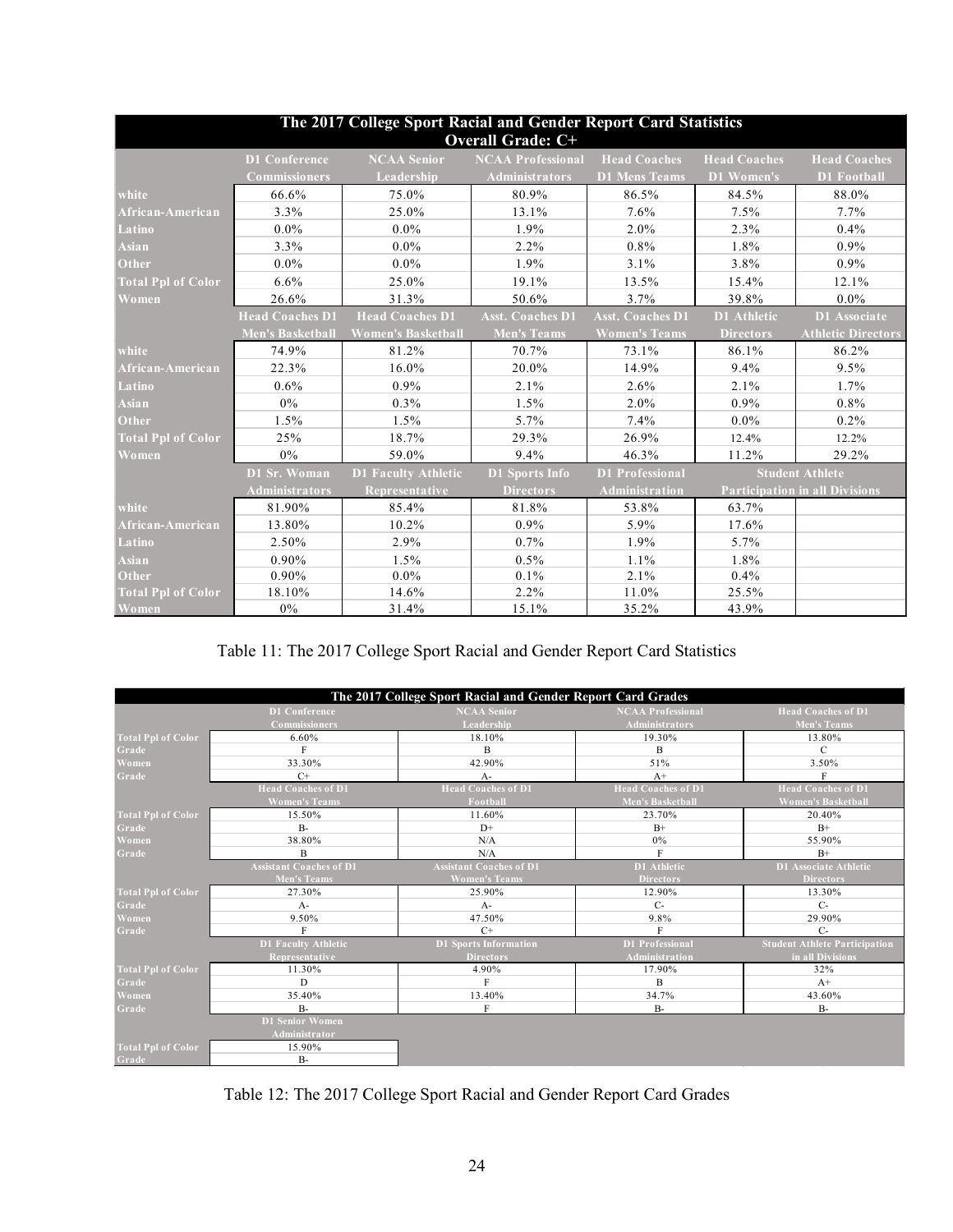#### **CONCLUSION**

The 2017 Racial and Gender Report Card issues a grade for race and gender for MLB, NBA, NFL, MLS, WNBA, and College Sport.

TIDES strives to emphasize the value of diversity to league offices, individual franchises and athletic departments when they choose their teams on the court and in the front office. Diversity initiatives such as diversity and inclusion management training can help change attitudes and increase the applicant pool for open positions. With each league publicizing its diversity initiatives and the NCAA establishing an Office of Diversity and Inclusion, TIDES is hopeful about the future regarding the emphasis on diversity and inclusion among the leadership in each sport.

The 2017 WNBA Racial and Gender Report Card showed that the Women's National Basketball Association continues to lead professional sports in race and gender hiring practices. As it has had before, the WNBA once again had the highest number of A+ and the lowest number of grades below an A- in all categories compared to the other professional leagues. Earning an A+ for race and an A for gender, their overall grade of an A is the highest of all the professional leagues.

The NBA continues to have the best combined racial and gender hiring practice amongst men's professional sports leagues according to the 2017 NBA Racial and Gender Report Card. They received an overall grade of an A- with 88.5 points, the highest total score amongst men's professional leagues. In 2017, the NBA made strides in their gender hiring practices. The percentage of women who held team vice president positions and team professional administration positions increased by 2.7 percent and 4 percent respectively.

Major League Baseball finished with a C+ grade overall, which is a decrease from the overall grade of a B they earned in the 2016 MLB Racial and Gender Report Card. While the League Office maintained their strong grade of an A- in racial hiring, their grade for gender hiring practices dropped to a C-. In comparison, the team levels remain far behind the league office. Of the six grades for race at the team level, the only A grade was for coaches. The teams received a B+ for Senior Administration and Professional Administration. They received an F for the key position of manager with only three managers of color and a C for general manager with four people of color, both below their all-time highs.

The NFL received an A grade for the eighth year in a row for their racial hiring practices in the 2017 NFL Racial and Gender Report Card. While earning a C for gender hiring practices, the NFL saw growth in their hiring at the League Office. The percentage of women at the management level in the League Office increased to 35.4 percent in 2017 from 31.6 percent in 2016, becoming the highest percent in the report's history, and the number of women at or above the VP level increased from 35 to 45 in 2017.

The 2017 MLS Racial and Gender Report Card showed that the MLS has slightly declined in their racial hiring practices, gender hiring practices, and overall grade. Their 88.2 points for racial hiring, and 78.8 points for gender hiring were both down from the previous year, leading to an overall grade of a B. The MLS League Office performed strongly with an A+ in racial hiring and a B+ in gender hiring. In comparison, the teams should follow the league more closely as the team senior administrative positions earned a D for race and a D+ for gender hiring.